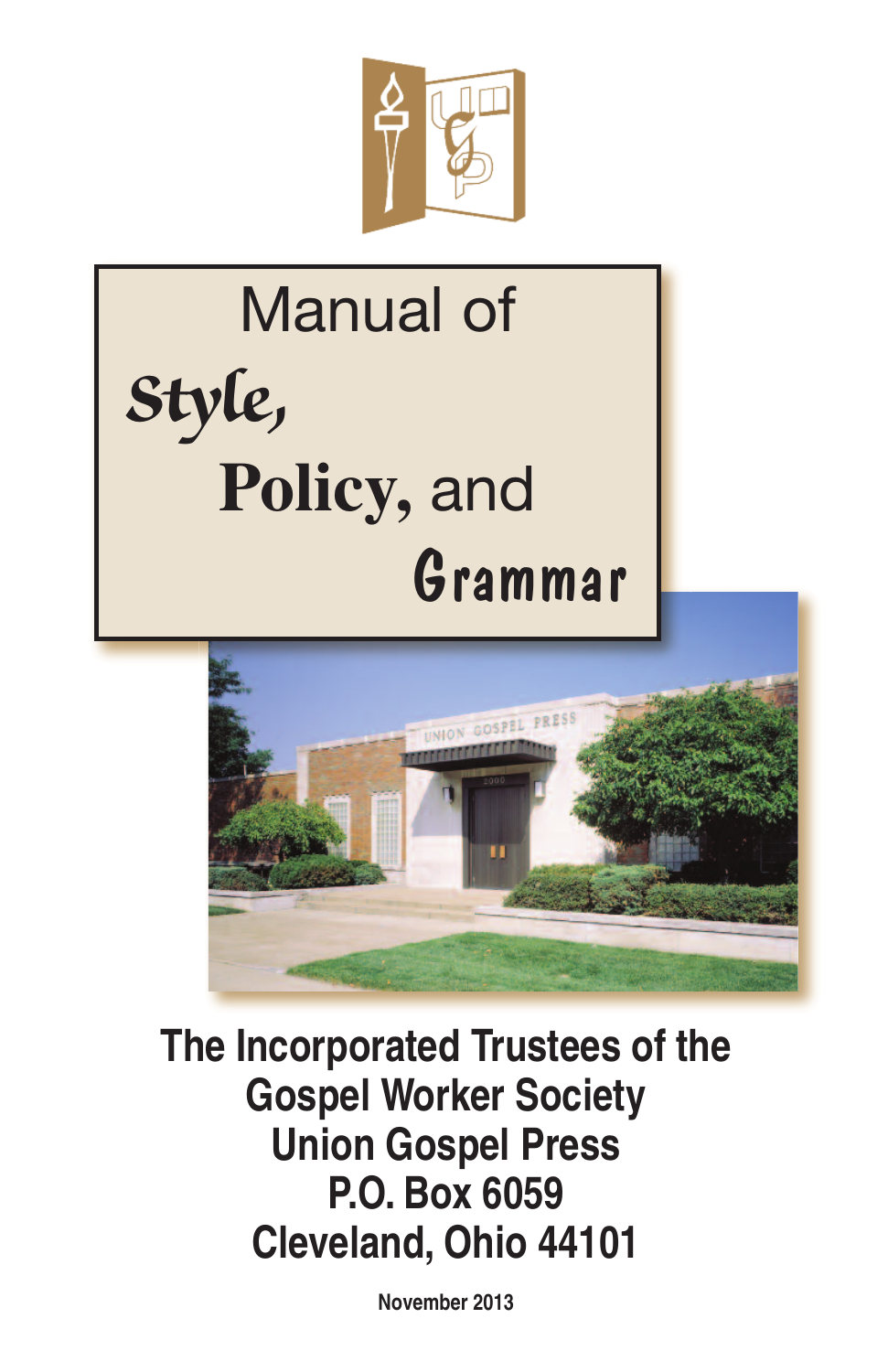# **CONTENTS**

|                                                         | $\overline{4}$ |
|---------------------------------------------------------|----------------|
|                                                         | 5              |
|                                                         | 6              |
|                                                         | 9              |
|                                                         | 9              |
|                                                         | 9              |
|                                                         | 9              |
|                                                         | 9              |
|                                                         | 10             |
|                                                         | 10             |
|                                                         |                |
|                                                         | 11             |
|                                                         | 11             |
|                                                         |                |
|                                                         | 11             |
|                                                         | 12             |
|                                                         |                |
|                                                         | 13             |
|                                                         | 13             |
|                                                         | 13             |
|                                                         | 14             |
|                                                         |                |
|                                                         | 14             |
|                                                         | 15             |
| Principles for Capitalizing Terms for Deity  20         |                |
| Examples of Capitalization and Spelling Preferences  22 |                |
|                                                         |                |
|                                                         |                |
|                                                         |                |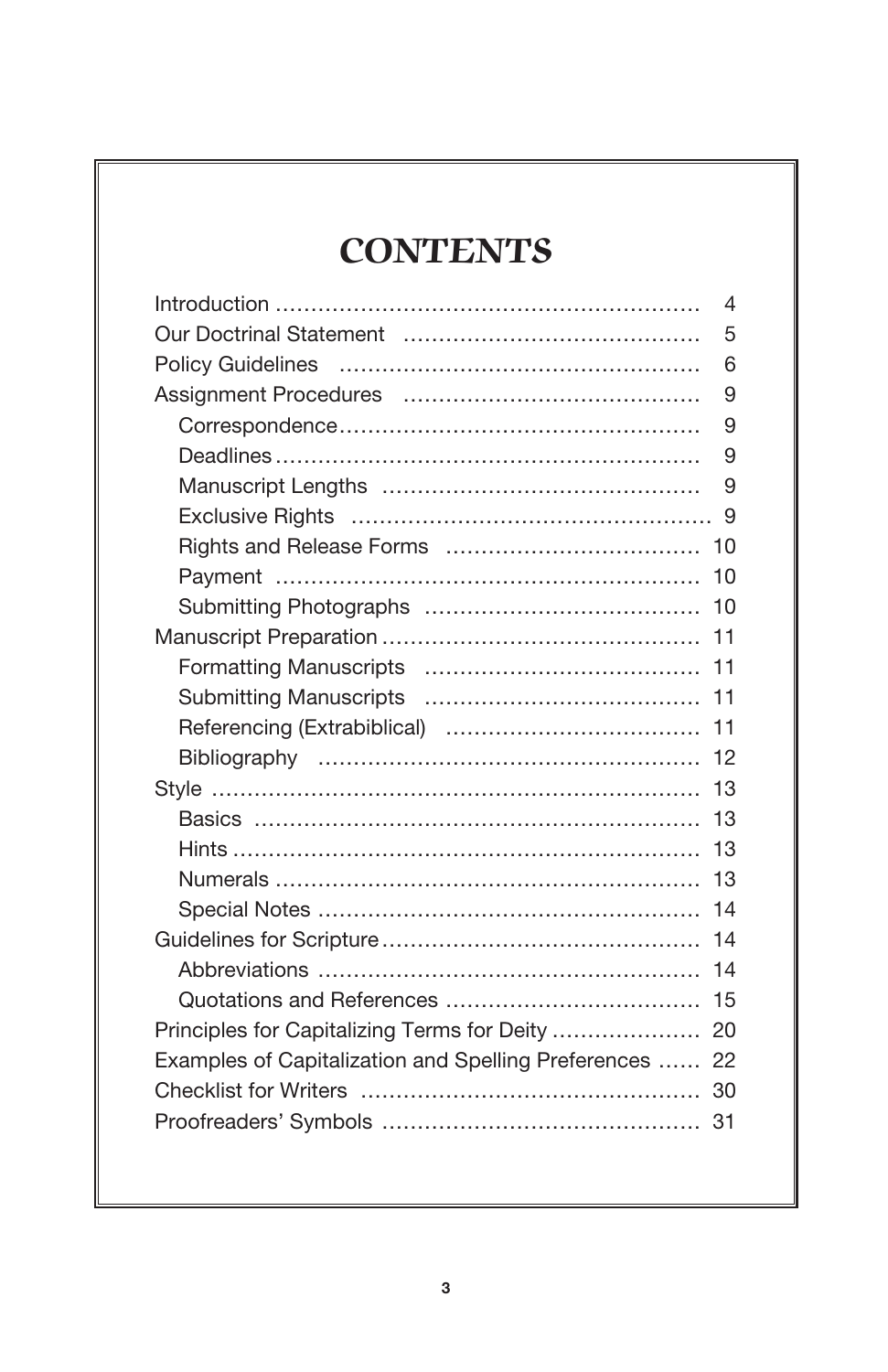# **INTRODUCTION**

Union Gospel Press is a nondenominational, fundamental, and evangelical publishing house devoted to the production and distribution of sound Christian literature. The primary ministry of Union Gospel Press is the publication of Sunday school quarterlies for teachers and students and Sunday school takehome papers, all departmentally graded. We also publish the GOSPEL HERALD AND THE SUNDAY SCHOOL TIMES, a quarterly family magazine that is currently being distributed free of charge as a missionary project of Union Gospel Press.

Throughout the years, Union Gospel Press has earned a reputation for presenting a reliable and strongly evangelical interpretation of the Scriptures in our publications. Since our curriculum reaches many denominations, we do not emphasize denominational distinctives.

As a Christian publisher, we have a God-given responsibility to see that our material is true to the Bible, both in overall thrust and in every particular. All contributions, including fiction, must have a definite, biblically based message with clear applicability to the readers.

In keeping with these aims, we ask our writers to read this manual carefully and to refer to it frequently as an aid to preparing copy that will exalt Christ and minister to our readers. Our editors will use this manual to ensure accuracy and consistency among our publications.



Cleveland, Ohio November 2013 **THE INCORPORATED TRUSTEES**

**OF THE GOSPEL WORKER SOCIETY UNION GOSPEL PRESS**

**Rev. W. B. Musselman,** Founder (Deceased)

**Miss Grace M. Todd,** President and Editor in Chief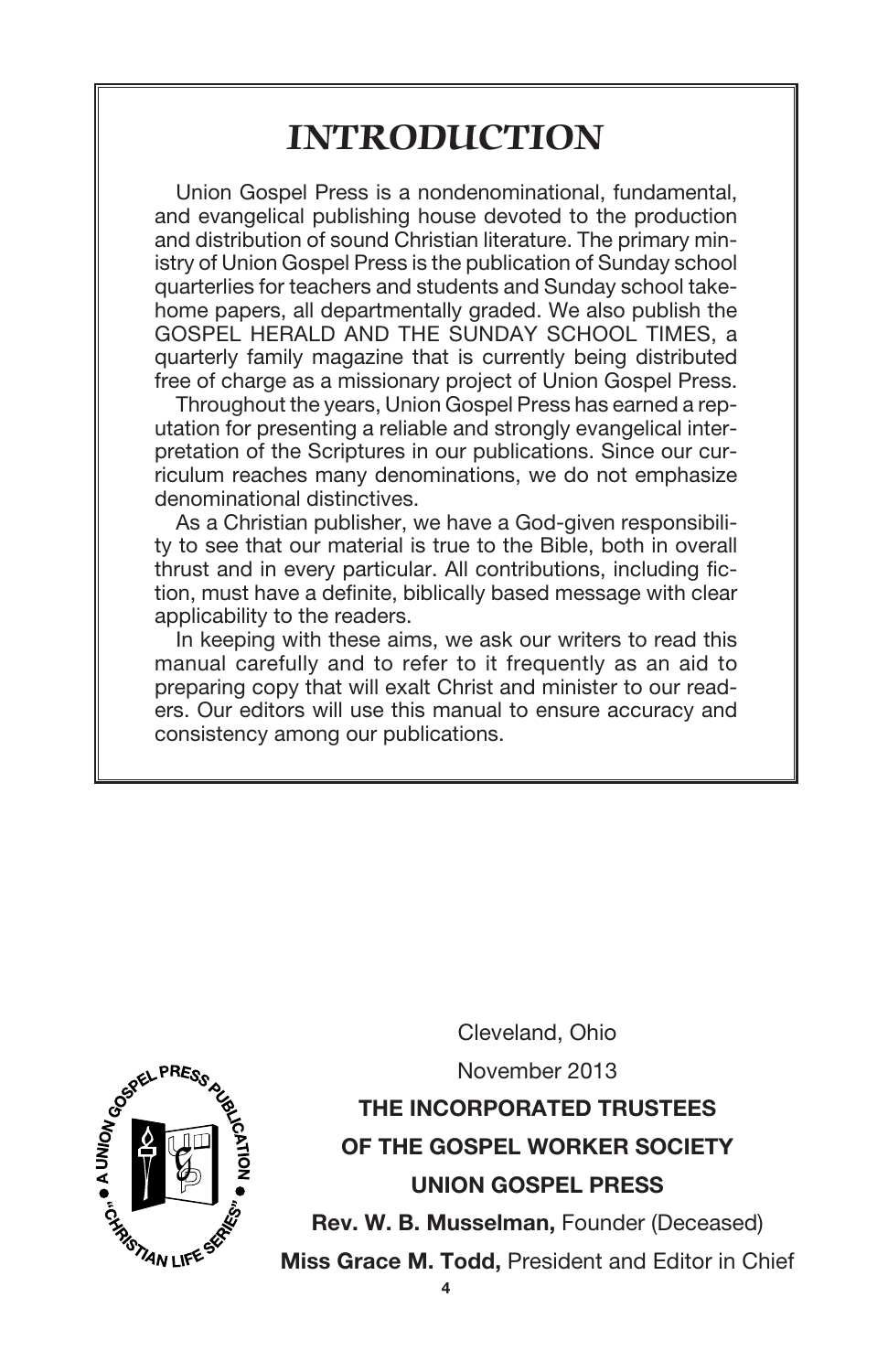# **THE DOCTRINAL STATEMENT OF THE INCORPORATED TRUSTEES OF THE GOSPEL WORKER SOCIETY UNION GOSPEL PRESS**

#### WE PLEDGE:

For the "Christian Life Series" of Sunday school literature to procure writers sound in doctrine, as given in the holy Scriptures, upholding the principles of the Reverend William B. Musselman and the Gospel Worker Society, its founders.

1. We believe that the Scriptures of the Old and New Testaments are verbally inspired by God, are inerrant in the original writings, are the Word of God, and the final authority in faith and conduct.

2. We believe in one God, the Creator of man and all things, eternally existing in three Persons in a threefold relationship, that of Father, Son, and Holy Spirit.

3. We believe that Jesus Christ was begotten by the Holy Spirit, born of the Virgin Mary, and is God incarnate, the God-Man.

4. We believe that man was created in the image of God; that he sinned and thereby incurred not only physical death but also spiritual death, which is separation from God; that Adam's sin is imputed to the whole race of mankind; that all human beings are born with a sinful nature; and that when they reach the state of moral responsibility become sinners before God in thought, word, and deed.

5. We believe that the Lord Jesus Christ died for our sins according to the Scriptures as a substitutionary sacrifice, and that all who believe on Him are freely justified before God and stand before Him accepted in the character and merit of Jesus Christ.

6. We believe in the bodily resurrection of Jesus Christ, in His ascension into heaven, and that in His present glorified body He is the Head of the church, the Lord of the individual believer, the High Priest over the house of God, and the Advocate in the family of God.

7. We believe in the personal, imminent, pretribulational, and premillennial second coming of Christ; first to receive His own to Himself, and later to set up His earthly kingdom and to reign over redeemed Israel and all nations; that is, to bring peace and blessing to the whole world.

8. We believe that all who by faith receive the Lord Jesus Christ as Saviour are born again of the Holy Spirit and Word of God, receive the Holy Spirit and a new nature, and also are baptized by the Holy Spirit into the body of Christ.

9. We believe that God is the spiritual Father of only those who trust His Son, Jesus Christ, as Saviour, and that only those saved through faith in Christ are spiritual brothers.

10. We believe in the bodily resurrection of the just and the unjust; the everlasting blessedness of the saved and the everlasting punishment of the unsaved.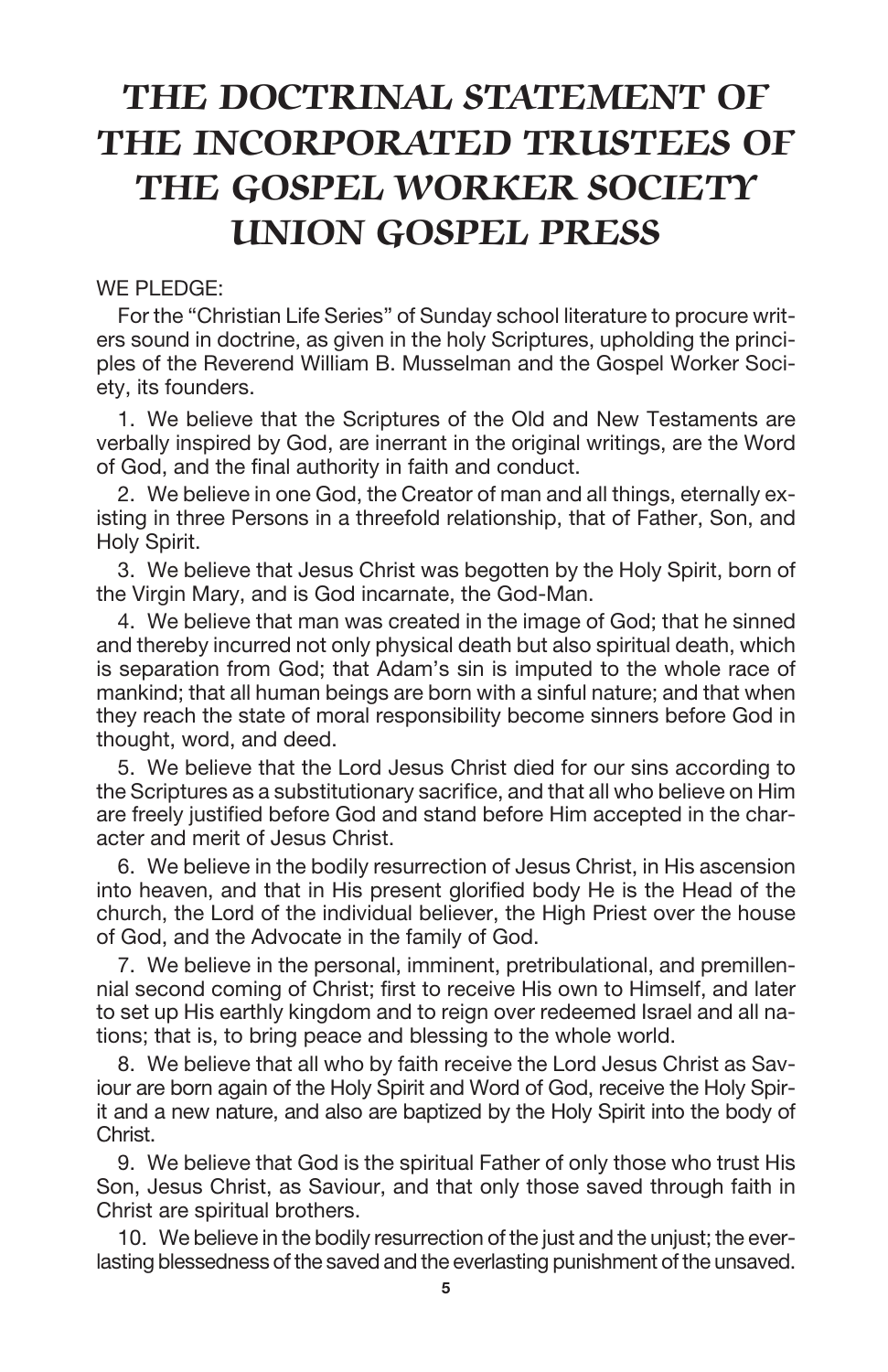# **POLICY GUIDELINES**

As a nondenominational, evangelical Christian publisher, we serve the needs of many different people and varied groups. Our primary interest is to present God's truth as it is written in His holy, divinely inspired Word, the Bible. We will not allow pet doctrines or the individual beliefs of any group or person to appear in our publications. We do not allow our material to appear to attack any denominational beliefs or groups with which we may disagree; therefore, we ask that you take these points into consideration before preparing any material for our review.

1. NONATTACK POLICY. Union Gospel Press is not called upon to aggressively attack groups or doctrinal beliefs with which it may disagree. Our conviction is that much more can be accomplished by emphasizing the truth of the Word of God positively because the Word of God is laden with so many doctrinal positives that negatives are totally unnecessary to make a point.

We are aware, however, that certain types of factual articles about the contemporary scene, written by reputable authorities, may be published. The motive for such articles, which may deal with trends, would be to educate, not to attack or antagonize. We are totally dependent on the Lord to grant us the wisdom to recognize negative motives.

2. DOCTRINAL BASICS. Union Gospel Press does not permit in its publications the denial of the virgin birth of Christ, His blood atonement, His bodily resurrection, or any of the foundational truths of our historic Christian faith.

3. SEPARATION. The Word of God teaches that born-again believers should not be allied with the world (world system) in its social activities. Believers should "love not the world, neither the things that are in the world" (I John 2:15) and should be separate from it (II Cor. 6:14-18). They "have in heaven a better and an enduring substance" (Heb. 10:34).

4. BAPTISM. It is not the purpose of Union Gospel Press to specify in our publications any particular mode of believer's water baptism, regardless of our own particular belief. There are definite examples of the scriptural mode stated in the Word of God, particularly in the book of Acts. In Union Gospel Press publications, we prefer to mention only the act of baptism and its importance rather than the mode of baptism.

5. ETERNAL SECURITY. Union Gospel Press promotes the teaching that all who are truly born again "are kept by the power of God through faith unto salvation" (I Pet. 1:5) and are secure in Christ (John 10:28-29). This permits no license to sin.

Union Gospel Press has both Arminian and Calvinistic subscribers, and we do not think that our main purpose is to unite the beliefs or to settle the conflict between these two or any other groups.

We do not use the expression "eternal security" in our literature because it is not found in the Bible. We do refer to "eternal salvation" or "eternal life," which are scriptural terms. Scriptural terms and expressions provide no cause for controversy.

Neither Arminians nor Calvinists object to references to assurances of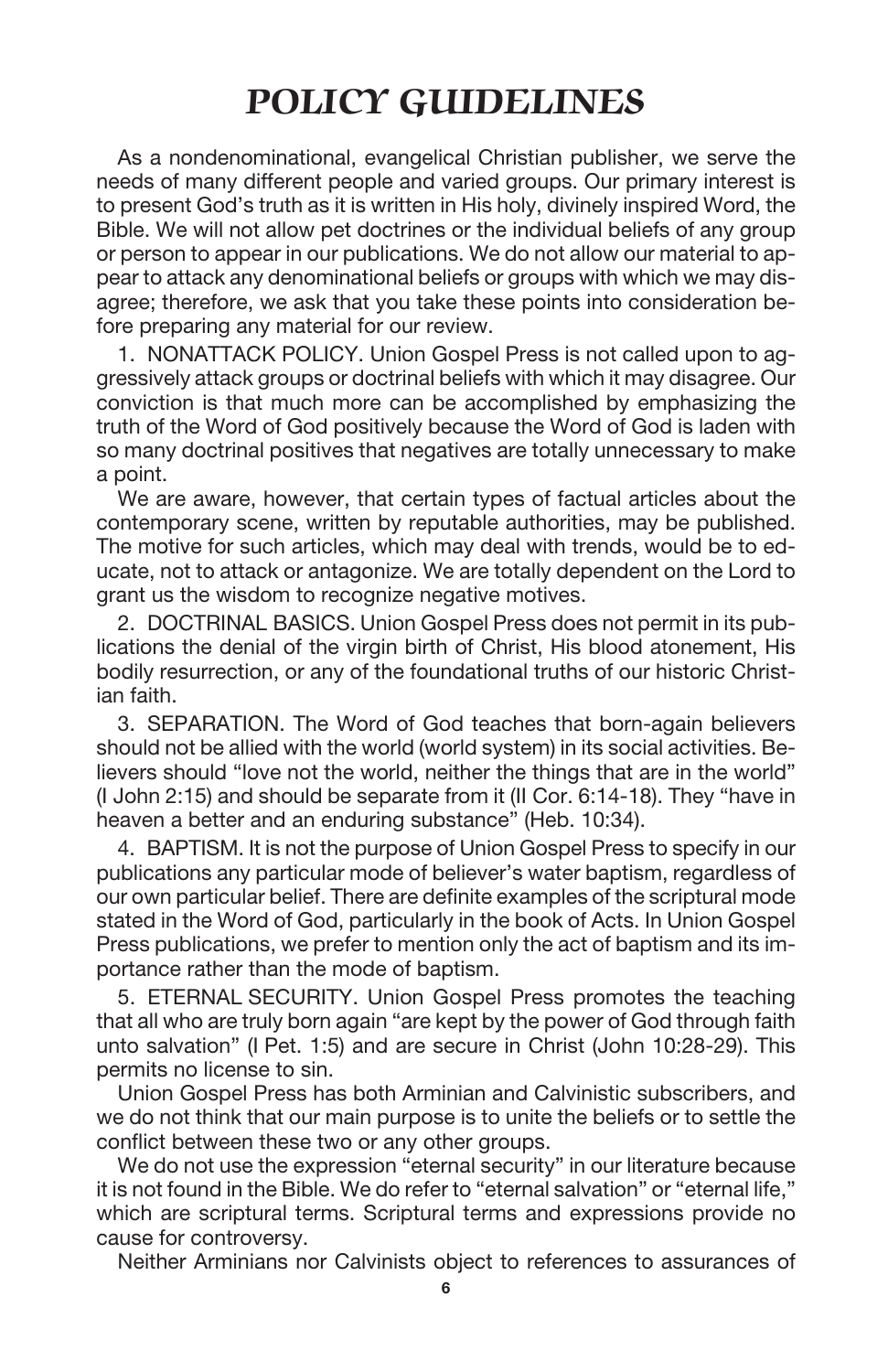salvation or to an accurate exegesis of a verse or verses in a positive way. The problem arises when a writer adds negative statements, such as, "A believer cannot be lost," "A believer cannot lose his salvation," "Once saved, always saved," and the like.

6. IMMORTALITY. The phrase "immortal soul," or reference to it, does not appear in God's Word. When the words "immortal" and "immortality" do appear therein, they refer only to the sovereign God and to the glorified body of the believer. Referring to God, the Bible speaks of "the King eternal, immortal, invisible, the only wise God" (I Tim. 1:17); "the blessed and only Potentate, the King of kings, and Lord of lords; who only hath immortality" (6:15-16). He only has brought it "to light through the gospel" (II Tim. 1:10). Referring to people, Scripture speaks of the corruptible bodies of believers being changed into incorruptible bodies (I Cor. 15:52), which must be "put on" (vss. 53-54) when Christ returns to change them and receive them to Himself (Phil. 3:20-21).

7. DIVINE HEALING. Union Gospel Press believes in divine healing as it is taught in the Word of God. When Jesus was on earth, He healed the sick. He also commissioned and empowered His disciples to do the same (Matt. 10:1, 8; Mark 3:14-15; Luke 9:2; 10:9). After Pentecost some believers were given the "gifts of healing" (I Cor. 12:9, 28). Even today God heals people who ask Him in faith and according to His will (I John 5:14), meeting the conditions stated in James 5:14-16.

8. CULTS AND ISMS. It is our policy not to name false cults such as Christian Science, Seventh-Day Adventists, Jehovah's Witnesses, and so forth. These are religions based on Bible perversions, originating in the United States of America.

It is permissible, however, to refer to heathen religions, such as Buddhism, Hinduism, and Islam by name. These have their origins in foreign countries and are based on some human being rather than on the Bible. The worship of idols, Satan worship, the sacrifice of human lives, and so forth are a vital part of many heathen religions.

9. QUESTIONABLE ORGANIZATIONS. Union Gospel Press does not endorse any individual or organization that promotes modernism and liberalism.

10. SECRET ORDERS. Union Gospel Press does not endorse secret orders.

11. ECUMENICAL MOVEMENT. Union Gospel Press does not endorse the ecumenical movement and similar movements, which we understand will ultimately develop into a one-world church that will be under the judgment of God (Rev. 17). The spirit of such a movement is far removed from the unity and oneness of believers spoken of in Ephesians 4:4-7 and Psalm 133:1, which we teach in our literature. Union Gospel Press is not ecumenical in the sense that various religious groups use the term in seeking to come together, as, for example, Protestants, Catholics, and Jews holding a joint religious service. Articles that give this impression are not allowed in our publications.

12. SUNDAY ACTIVITIES. We believe that the Lord's Day is the one day in the week that God gave to His born-again children for special public and private worship of Him. On the Lord's Day, Christians should not engage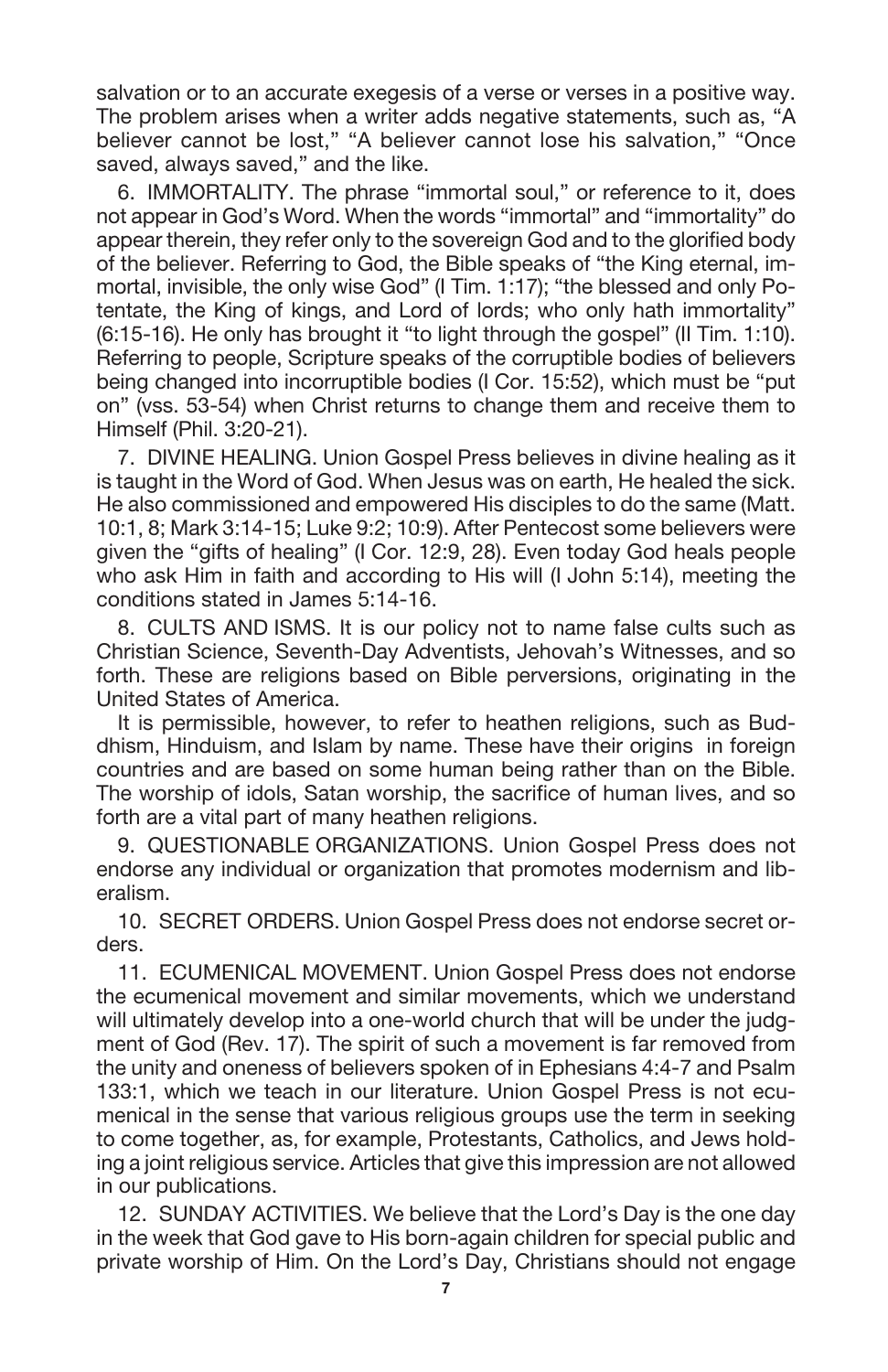in unnecessary secular activities that can be done the other six days of the week. For example, gasoline and groceries usually can be purchased on weekdays. Recreational activities should not be indulged in on the Lord's Day. We understand, however, that possible exceptions should be made for emergencies, absolute necessities, and for the welfare of the public.

13. ALCOHOL. The Bible condemns drunkenness. We believe that "the water that was made wine" (John 2:9), miraculously produced by our Lord in Cana, was the pure juice of the grape and was "good" (vs. 10), with no alcoholic content. We do not believe that social or moderate drinking on the part of the born-again believer is in harmony with the separated life. We do not endorse the use of wine at the communion table and will not accept statements endorsing it in material that is sent to us.

14. WOMEN PREACHING. In Acts 2:17-18, 21:8-9, and I Corinthians 11:5, the words "prophesy" and "prophesieth" have the meaning of preaching, or proclaiming, God's Word. God's Word does not appear to disapprove of women preaching if they do not "teach, nor . . . usurp authority over the man" (I Tim. 2:12).

15. TAKE-HOME PAPER ARTICLES. Our take-home papers are not intended to be Bible-lesson teaching aids in the sense that our teacher and class curriculum is. We want the papers to emphasize the Christian life through the medium of articles about Christians and fiction stories with a Christian emphasis. It is not necessary for each article to contain a multitude of Scripture quotations and references; however, every take-home paper article should be biblically oriented, with sound and solid Bible emphasis and teaching. The total thrust of every take-home paper should be such that after reading it, the reader is aware that he has been helped in his Christian life. The papers are to be interesting, but their main purpose is more than simply to entertain.

Each story or article must have a definite climax and conclusion. We cannot use material that consists of merely a general theme with a weak point and a nebulous ending. The main character(s) should experience a definite change in life or effect a change in someone else's life with respect to accepting our Lord Jesus Christ as personal Saviour and following God's Word.

Please refrain from using clergy, missionaries, or lay workers who are associated with the Roman Catholic Church as examples or subjects in any articles, regardless of their place in history. The same applies to any divorced and remarried individuals.

We do not use nonfiction articles about athletes, entertainers, or politicians. Also, please refrain from describing the Christian girls or women in the stories as using cosmetics, wearing jewelry other than a wedding ring and a watch, or wearing shorts, jeans, or pants.

We want all our "Christian Life Series" material to be uplifting and positive. Please do not include graphic descriptions that may be considered impolite or unwholesome, or that depict excessive violence in your material. We understand that this has become the norm in the realism genre of literature today, but that is a trend we do not wish to follow.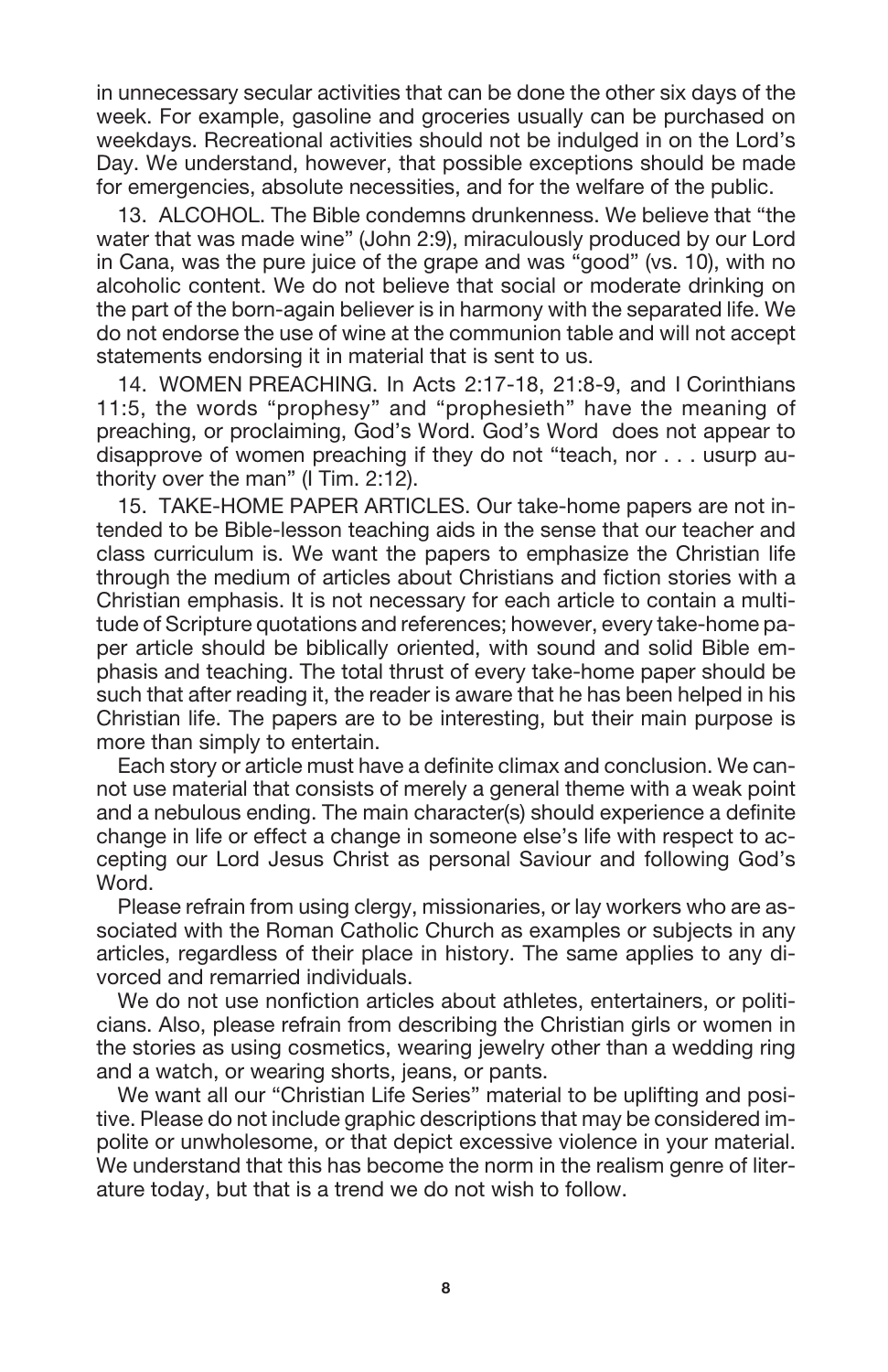# **ASSIGNMENT PROCEDURES**

#### **CORRESPONDENCE**

PLEASE NOTE: When corresponding with us through the United States mail, through e-mail, or by fax, please always include in your correspondence the name and quarter of the publication for which you are writing and the name of the feature as listed on the job description that was sent to you.

If you are mailing your assignment (do not fold manuscripts), our mailing address is UNION GOSPEL PRESS, P.O. Box 6059, Cleveland, Ohio 44101. For express delivery services, our street address is 2000 Brookpark Road, Cleveland, Ohio 44109. The envelope should be clearly marked "BY ASSIGNMENT" along with the name and quarter of the publication for which you have written. The envelope for requested sample material should be clearly marked "SAMPLES" along with the name and quarter of the publication for which we requested samples.

If you have any difficulty with an assignment or if you need additional information, please feel free to contact us. Such inquiries can be handled by mail, e-mail, or fax—no phone calls, please. Our editorial department can be reached at the following e-mail address: editorial@uniongospelpress.com or at the following fax number: (216) 749- 2205. Please do not treat any question as trivial or not warranting attention.

If you send inquiries by mail, address your envelope to UNION GOSPEL PRESS, Attention: Editorial Department, P.O. Box 6059, Cleveland, Ohio 44101.

### **DEADLINES**

Writing Christian literature is a tremendous ministry, but please understand that in accepting a writing assignment, you are also agreeing to a business contract. If you anticipate any difficulty in meeting a deadline, please contact us immediately. Deadlines are essential and must be kept. Our material is printed well in advance of the publication date. We therefore must receive your completed assignment no later than the agreedupon date and preferably earlier. If some emergency occurs that would delay receipt of your manuscript, please contact us immediately.

#### **MANUSCRIPT LENGTHS**

The number of lines that are specified in our job descriptions must be followed exactly. If you write too few lines or too many lines, it will be necessary for us either to return the material to you for you to make the adjustment, which delays our production schedule, or to add to or cut lines from your material, which may hurt your effective discussion of the lesson text or damage the continuity of your article.

#### **EXCLUSIVE RIGHTS**

Union Gospel Press reserves exclusive rights on manuscripts and photographs that we purchase for our publications. We do not knowingly accept material that has been used by other publishers; that is, we do not pur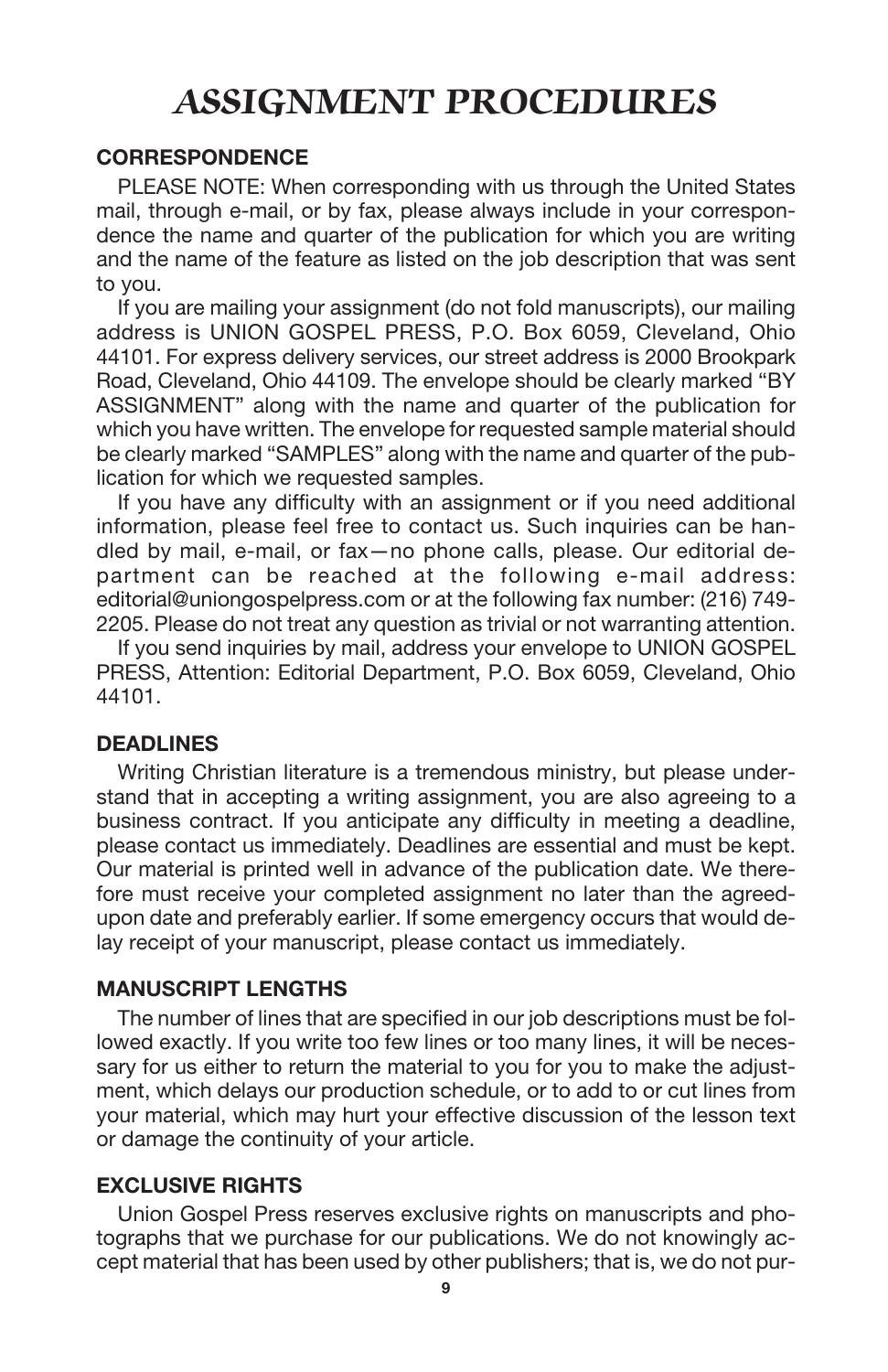chase second or other rights. All purchased manuscripts and photographs become our property and will not be returned.

We often receive requests from readers to reprint an article or a story, translate it into another language or into braille, photocopy it to a large size for sight-impaired readers, or use it for some other reason. In most cases we will grant permission to reprint at no cost when we receive a written request; however, we specify that our material must be accompanied by a specially worded credit line. We will supply the credit line when we receive the written request to reprint material that we have purchased.

### **RIGHTS AND RELEASE FORMS**

Please note that every photograph we receive from a writer must have a signed model release if the photo includes a person other than the writer who is submitting the photograph or a member of the writer's family. If a personality sketch, character study, or article about an individual or an organization uses information obtained through an interview or by personal experience, the manuscript MUST be accompanied by a release that is signed by the person or people named in the article or by an officer of the organization. Rights and release forms are usually enclosed in our reply to you after you have accepted an assignment offer. You may make photocopies or request more forms if you need them. For information gathered from published sources, simply cite the sources within the manuscript; no release is required.

### **PAYMENT**

Payment is processed within sixty days after an assignment has been reviewed and accepted for publication. We do not make individual exceptions to this policy. If after ninety days your payment has not been received, please contact us, and we will look into the matter for you.

### **SUBMITTING PHOTOGRAPHS**

Photographs accompanying a story for a take-home paper or an article for the GOSPEL HERALD AND THE SUNDAY SCHOOL TIMES can be accepted if they are commercially printed glossy photographs. We prefer digital files copied onto CDs or received as e-mail attachments sent to ckrist@uniongospelpress.com. The photos submitted must be full size, not thumbnail or reduced-resolution versions for storage in computer indexes.

Be sure to include relevant information with the photo; state the title, quarter, year of the publication, and the feature and part number, as well as the title of the story or article, and your name. You may type a caption on separate paper that has the same information, or you may supply the caption along with the photo in digital medium. Do not write on the back of paper photographs, since this often damages them.

We cannot print photographs that are copyrighted, have a portrait studio name on them, or have a label forbidding their publication. If you submit several photos, we will select those most suitable; unpurchased glossy photos will be returned. We reserve the right to alter photographs as needed by cropping, removing jewelry, or altering other objectionable elements.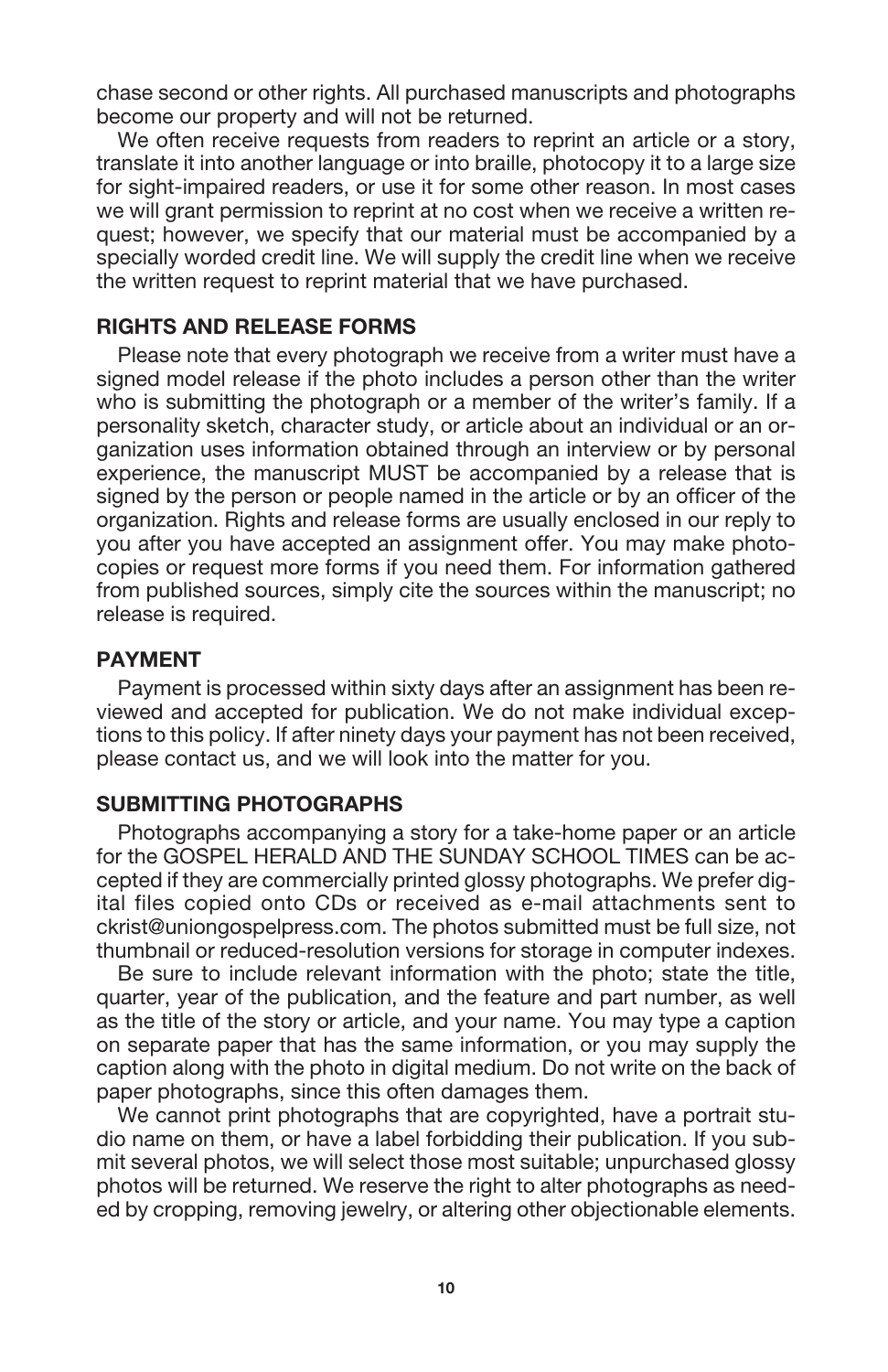# **MANUSCRIPT PREPARATION**

### **FORMATTING MANUSCRIPTS**

We prefer that you use our preformatted template; if you need a copy, please ask for one. Instructions for formatting and submitting assignment materials can be found in the "Information for Assignment Writers" sheet, which we send with assignment offers. Save each lesson or other composition—including all its components—as a separate document, preferably a Word document. Abbreviate file names, and always include the lesson or part number. If you are not able to use our template or save in Word format, we can suggest alternatives.

### **SUBMITTING MANUSCRIPTS**

Keep copies of everything you send to us. We prefer that you submit assignment materials as attachments to one or more e-mails addressed to editorial@uniongospelpress.com. Files that are compressed, archived, or zipped work well. Materials that are copied onto a CD or printed on paper may be mailed.

Visual-aid sketches, puzzles, or children's activities may be hand-drawn and scanned. They can also be produced in Word, a drawing program, puzzle-making program, or other digital media. Paste digital items into the document. Printed pages with drawings may be mailed. Payment will not be processed until all materials are received. If you are unable to follow these instructions, contact us immediately.

### **REFERENCING (Extrabiblical)**

All manuscript material that is taken from other sources in print MUST be referenced—even if you wrote that material. Direct quotes must be put inside quotation marks and referenced. Paraphrases also should include credit for the source material. "Whether an author paraphrases or quotes his source directly, he should give credit to words and ideas taken from another. . . . Commonly known facts, available in numerous sources, should not be documented, or quoted" (*The Chicago Manual of Style,* University of Chicago Press).

A reference for quoted material should be in parentheses immediately following the quotation. It must include the author, the title of the work, the publisher, and the page number. (Add the Web site address if you found the material posted online.) The full listing is given the first time a source is cited in a lesson or article. In all subsequent citations in the same lesson or article, list the author (or the title if the author is unknown).

Information that is gleaned from online sources must be referenced just as printed material is. Be sure that you use reputable sources. We recommend that you confine your research to solid, scholarly sites and avoid personal blogs and fringe organizations.

If the source is a Web site, it should be cited in a manner similar to the following example: (www.merriam-webster.com).

When a question arises concerning spelling, capitalization of secular terms, punctuation, or grammar, Union Gospel Press uses the latest editions of *Merriam-Webster's Collegiate Dictionary* (Merriam-Webster) and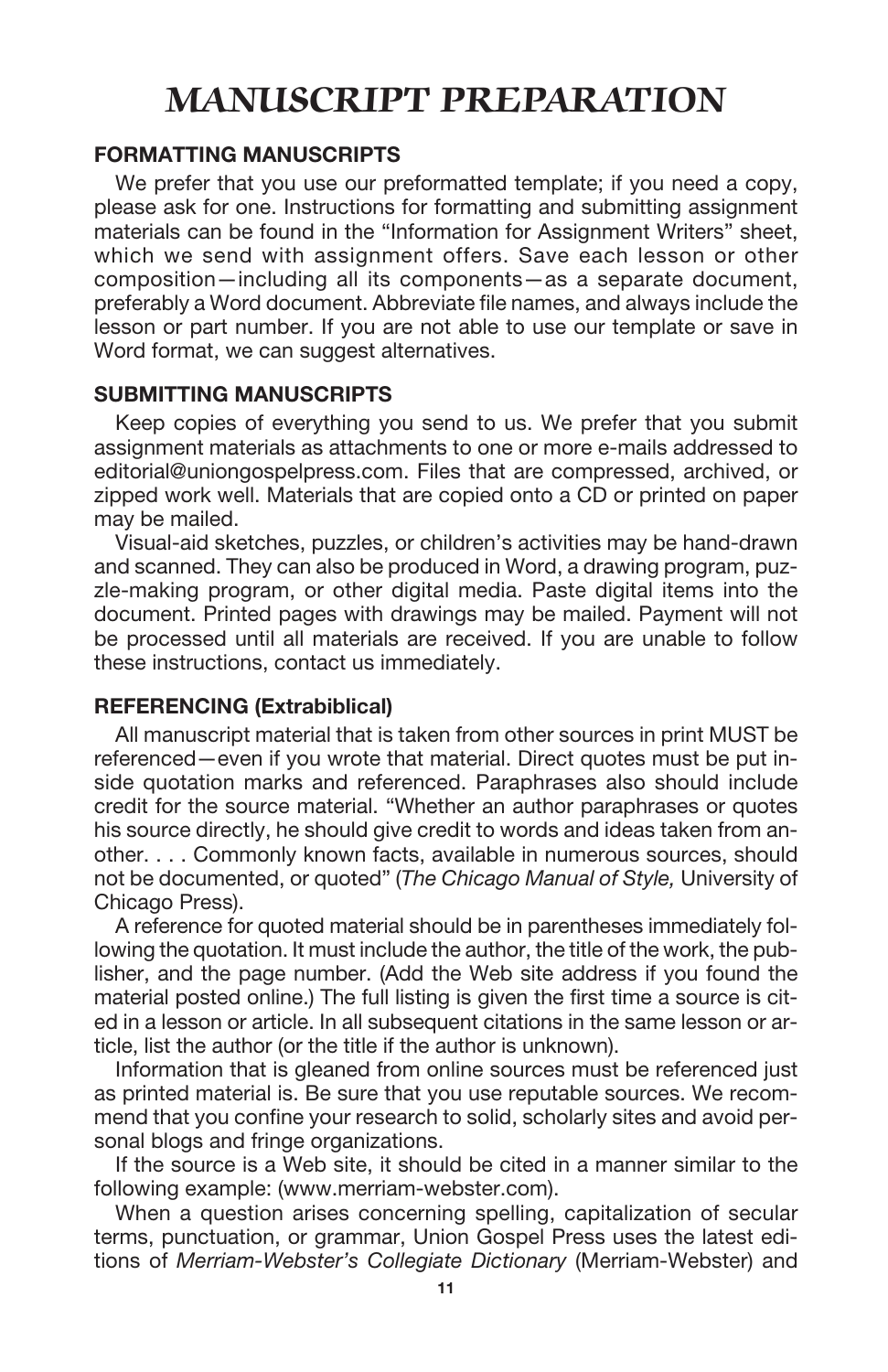*The Chicago Manual of Style* (University of Chicago Press). We also refer to *Words into Type* (Skillin and Gay, Prentice-Hall), *American Usage and Style* (Copperud, Van Nostrand Reinhold), and *The Careful Writer* (Bernstein, Simon & Schuster).

### **BIBLIOGRAPHY**

Each assignment is to be accompanied by a detailed bibliography of the printed material used in preparing the assignment. Sources of direct and indirect quotations that already are cited within the body of your material need not be listed. If you have used no other sources, list "None."

Books are to be listed thus:

Brown, John. *Copyright: A Survey.* Chicago: Midway Press, 1969.

Magazines, newspapers, or journals are to be listed thus:

Lake, A. Kirsopp. "The Origin of the Roman House." *American Journal of Archaeology* 41, no. 4 (1937): 598-601.

Yancey, Philip. "Praying with the KGB." *Christianity Today,* January 13, 1992.

To cite a book or magazine consulted online, include the URL (Web site address) as the last part of the citation thus:

Hurowitz, Victor. "Solomon's Temple in Context." *Biblical Archaeology Review* 37 (March-April 2011): www.bib-arch.org.

Do not add a hyphen to a Web address that breaks at the end of a line.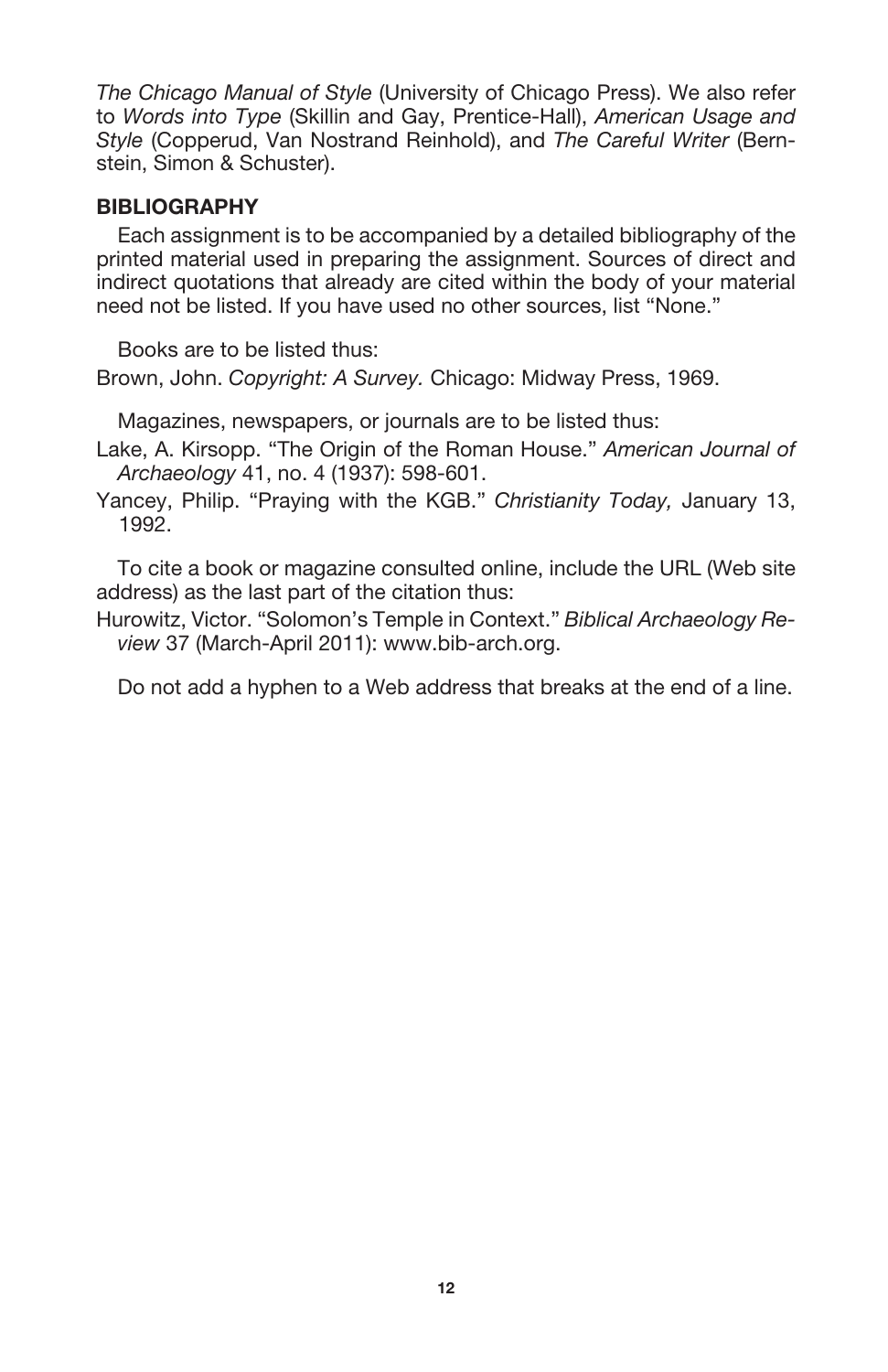# **STYLE**

#### **BASICS**

First of all, give your assignment prayerful concern. You will be handling the truths of God's Word. Keep in mind the needs of readers for salvation and edification. Write to please the Lord.

As you begin to construct a lesson or a story, be thorough in your research and planning. Your foundational research and planning should be organized into a working outline. This is important both for assignments that require a visible outline and for those that do not. You will find that a good, logically consistent working outline will give structure and coherence to your writing.

#### **HINTS**

Avoid wordiness. Aim for clarity and conciseness, using basic, simple words that convey your meaning precisely.

Use a variety of sentence constructions to prevent monotony. Paragraphs should be kept to fifteen lines or less. Each paragraph should present a single, predominating idea and should exhibit logical development.

Our policy is to avoid the use of slang words or phrases; so in preparing your manuscript, consider using a level of formal, standard English that is suitable and natural for the age level of your readers. We desire to keep our publications free from trendiness and substandard language. Please check *Merriam-Webster's Collegiate Dictionary* regarding which words are considered slang or substandard. Dialogue should use correct conversational grammar, although it obviously will not adhere as strictly to the rules of formal, written English as does exposition.

#### **NUMERALS**

The basic rule with numbers is to spell out whole numbers from zero to one hundred and those numbers followed by "hundred," "thousand," or "hundred thousand." **Examples:** Jesus chose twelve men to be His apostles; God reduced Gideon's army from thirty-two thousand men to three hundred select warriors; There were 480 years between the Exodus and the construction of Solomon's temple; The city had a population of about three hundred thousand.

#### **EXCEPTIONS**

Numbers in the same category should be treated alike. Use figures even for short numbers if they are used in close proximity with longer numbers for the same type of object: **Example:** The 480 years from the Exodus to the temple were followed by 36 more years of national unity.

Never start a sentence with a figure: **Examples of acceptable ways:** Twenty-three men returned, although 125 were sent out; First John 5:2 (instead of I John 5:2) reminds us that love and obedience are inseparable. If the sentence is reworded, you should use the number. **Example:** We are reminded in I John 5:2 that love and obedience are inseparable.

Use figures for page, lesson, and chapter numbers. **Examples:** In lesson 2 we will study Nehemiah's prayer life; Three answers to prayer are seen in chapter 4.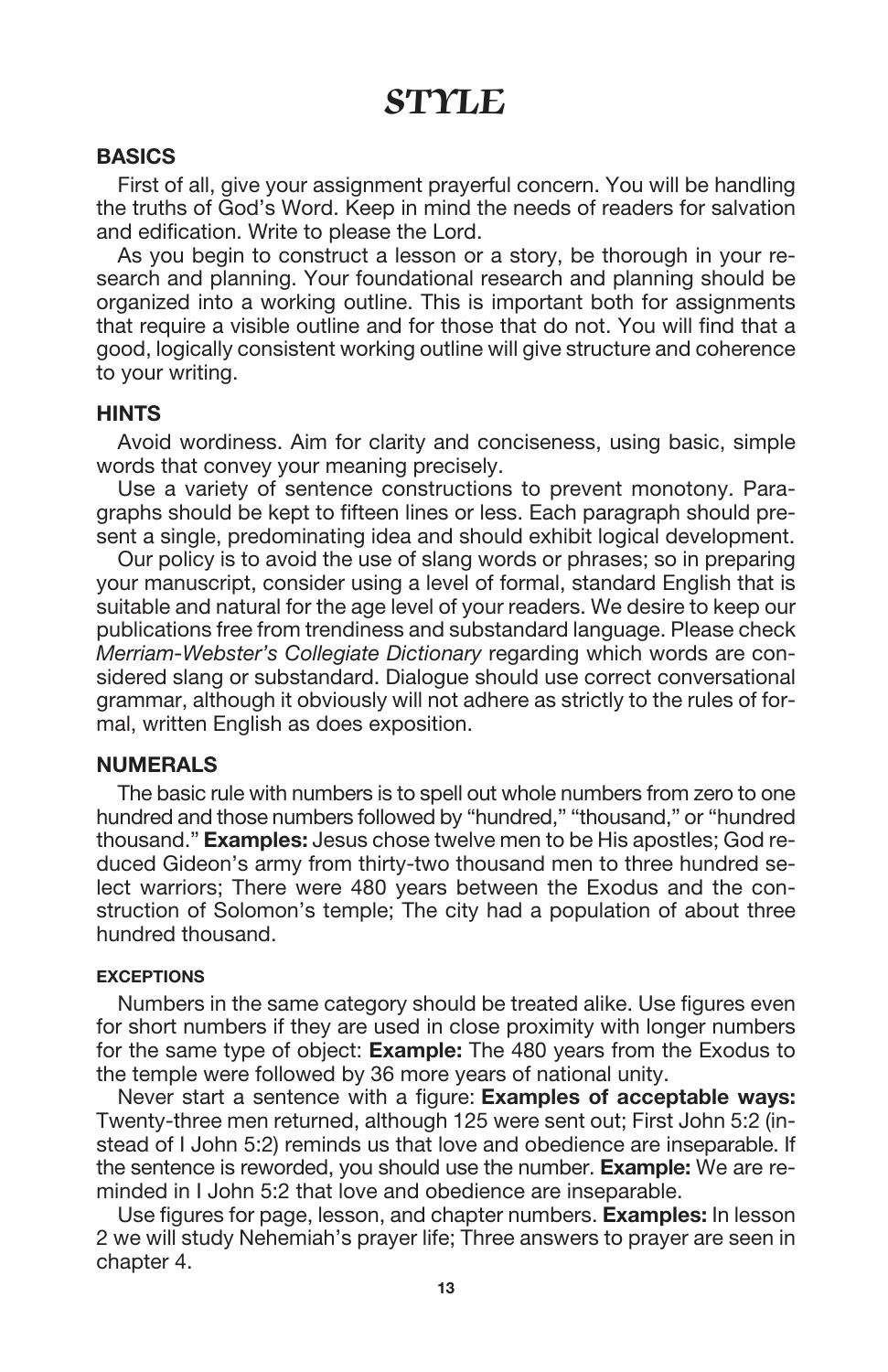Use figures for year numbers. **Examples:** Jerusalem was destroyed in A.D. 70; World War II ended in 1945.

The time of day is given in words unless A.M. or P.M. is used. **Examples:** They met at five o'clock, and breakfast will be at quarter to six; We will start at 8:00 A.M.; The meeting was at 5:00 P.M.; The morning train arrived at 7:25 (A.M. is not needed in this sentence since "morning" is used).

#### **SPECIAL NOTES**

A direct question within another sentence should always begin with a capital letter. **Example:** He asked himself, Where am I headed?

When a word is used as a word, put it in quotation marks, not italics. **Example:** The word "brother" can mean different things in Scripture.

Use an ellipsis (three periods), not a dash, to indicate faltering speech. Use a dash (two hyphens) to indicate a sudden break in thought or sentence structure or to set off an explanatory word or phrase.

When citing scholarly degrees, titles of respect, military titles, and other designations, we use the following style. **Examples:** B.A. (Bachelor of Arts), D.Min. (Doctor of Ministry), Litt.D. (Doctor of Letters), R.N. (Registered Nurse), Sfc. (Sergeant, First Class), Capt. (Captain).

# **GUIDELINES FOR SCRIPTURE**

#### **ABBREVIATIONS**

| Leviticus…………………………………………………………………………Lev.    |  |
|----------------------------------------------|--|
|                                              |  |
|                                              |  |
|                                              |  |
|                                              |  |
|                                              |  |
|                                              |  |
|                                              |  |
|                                              |  |
|                                              |  |
|                                              |  |
|                                              |  |
|                                              |  |
| Psalms …………………………………………………………………Ps. (Pss.)   |  |
|                                              |  |
|                                              |  |
|                                              |  |
|                                              |  |
|                                              |  |
|                                              |  |
| Ezekiel …………………………………………………………………………………Ezek. |  |
| Daniel                                       |  |

#### **Old Testament**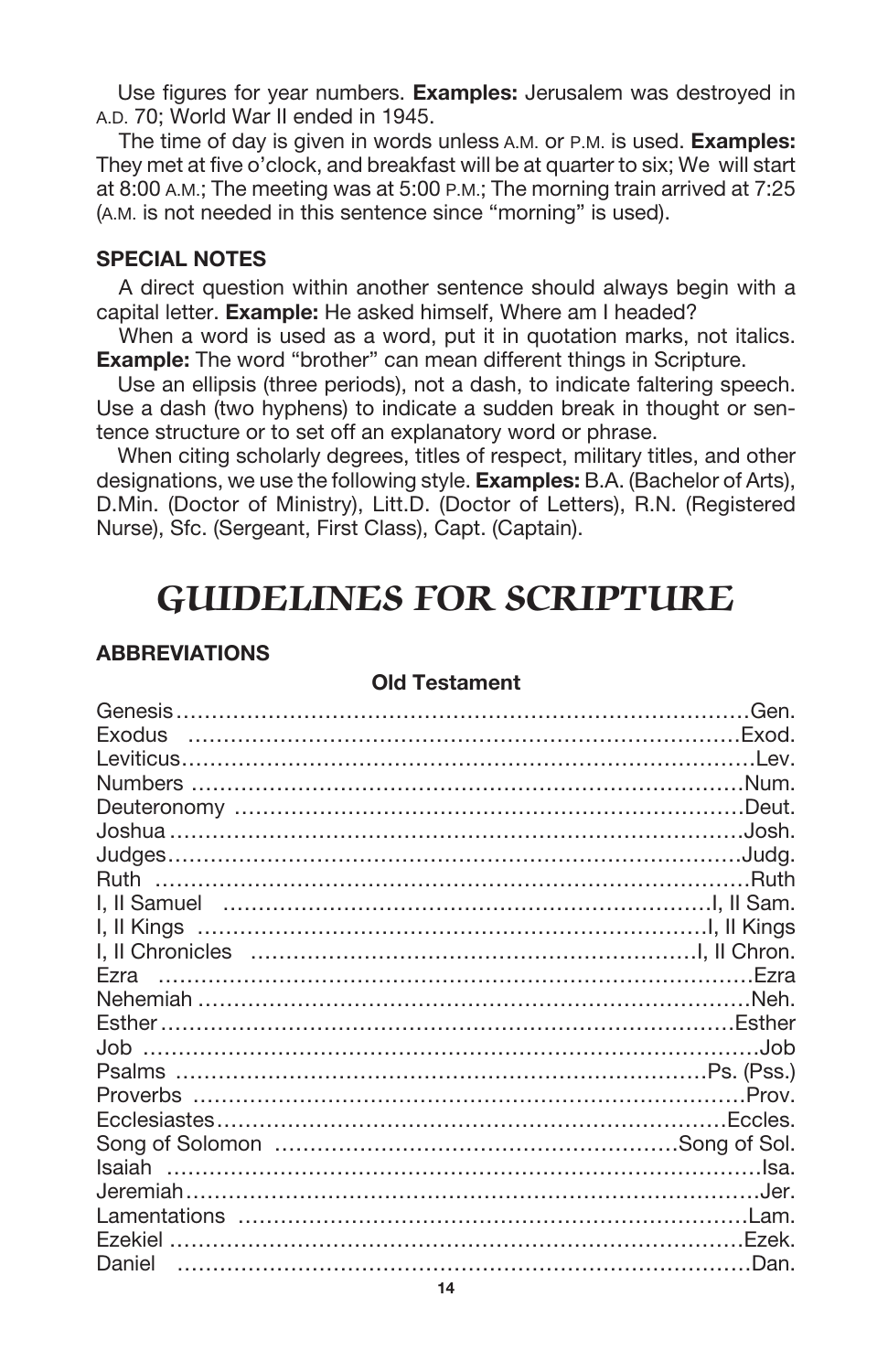#### **New Testament**

| James…………………………………………………………………………Jas. |  |
|---------------------------------------|--|
|                                       |  |
|                                       |  |
|                                       |  |
|                                       |  |
|                                       |  |

#### **QUOTATIONS AND REFERENCES**

In quoting Scripture, Union Gospel Press uses only the King James Version of the Bible. Our writers are requested to do likewise. We do not use or permit any quotations from any other version of the Bible. Please refrain from including any mention of versions other than the KJV.

A direct quotation from the Bible should look like this: "Ye shall not steal, neither deal falsely, neither lie one to another" (Lev. 19:11).

All quoted verses are to have full references given (book, chapter, verse), except in the following cases: (1) in one paragraph it is not necessary to give references for each part of a verse discussed if that verse has been referenced earlier in the paragraph and if no other verses have been quoted in between; (2) when the golden text or parts of it are under discussion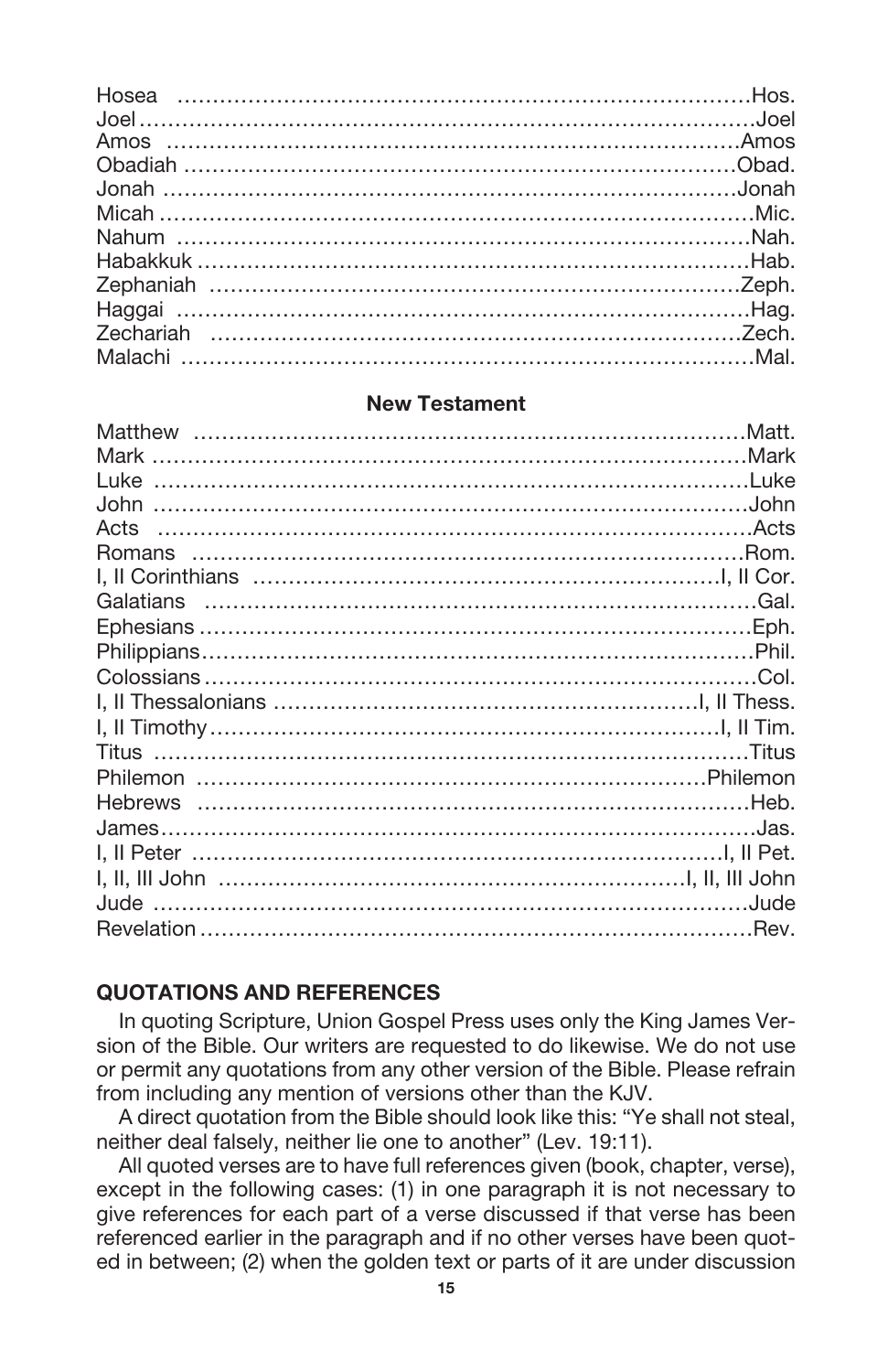within a feature devoted to the golden text, references are not needed; and (3) when the subheading for a section contains a reference of the verses to be discussed, those verses need not be referenced if the subheading is run into the paragraph in which the verses appear and no other verses have been quoted in between.

When a different verse and/or chapter are quoted from a passage already referenced in the same paragraph, only the additional information needs to be supplied in the reference. **Example:** In Proverbs we are told, "Trust in the Lord with all thine heart" (3:5). Later we are encouraged, "Honour the Lord with thy substance" (vs. 10). In a later chapter we find the admonition to "take fast hold of instruction" (4:13).

#### **STYLE FOR REFERENCES**

The chapter and verse numbers are separated by a colon. **Example:** (John 1:14).

A hyphen is used between consecutive verses. **Example:** (John 3:5-6).

A comma is used between verses that are not consecutive. **Example:** (John 3:3, 7).

A comma is used between verses that are separated by an ellipsis within the quote. **Example:** "We give thanks to God and the Father of our Lord Jesus Christ, . . . whereof ye heard before in the word of the truth of the gospel" (Col. 1:3, 5).

An em dash (two hyphens) is used between consecutive chapters. **Examples:** (Matt. 5—6); (Luke 8:56—9:2).

In running text, indicate consecutive chapters with the words "and" or "through." **Examples:** We find these exhortations in Matthew 5 and 6; We see this in Luke 8:56 through 9:2.

A semicolon is used between books and between chapters in parenthetical references. **Examples:** (John 4:3; Acts 5:1); (John 3:27; 5:24).

Commas are used between books and chapters outside of parenthetical references. **Examples:** We see this in John 3:16, Mark 7:1, and Luke 2:4; We find this in John 3:16, 5:24, and 7:12.

When part of a Scripture verse is dealt with in a **heading** or a **subheading,** it is permissible to add an italicized letter (or underline the letter in the manuscript) to the Scripture reference. **Examples:** (Jas. 1:4*a*) or (Jas. 1:4*b*). This is to be used in headings and subheadings only, not in the body of the lesson material.

When a reference is to an entire chapter, it is permissible to give just the chapter number. **Examples:** Read the account of the conquest of Jericho in Joshua 6; We come next to the conquest of Jericho (Josh. 6).

Punctuation is normally placed after the parentheses containing the reference. **Examples:** He told them to "watch unto prayer" (I Pet. 4:7), knowing the trials they were facing; Knowing their trials, he exhorted them to "watch unto prayer" (I Pet. 4:7).

If a sentence is a question, place the question mark after the reference unless the question mark is part of the quotation. **Examples:** What does it mean to "follow . . . holiness" (Heb. 12:14)? Some Pharisees asked John, "Why baptizest thou then, if thou be not that Christ, nor Elias, neither that prophet?" (John 1:25).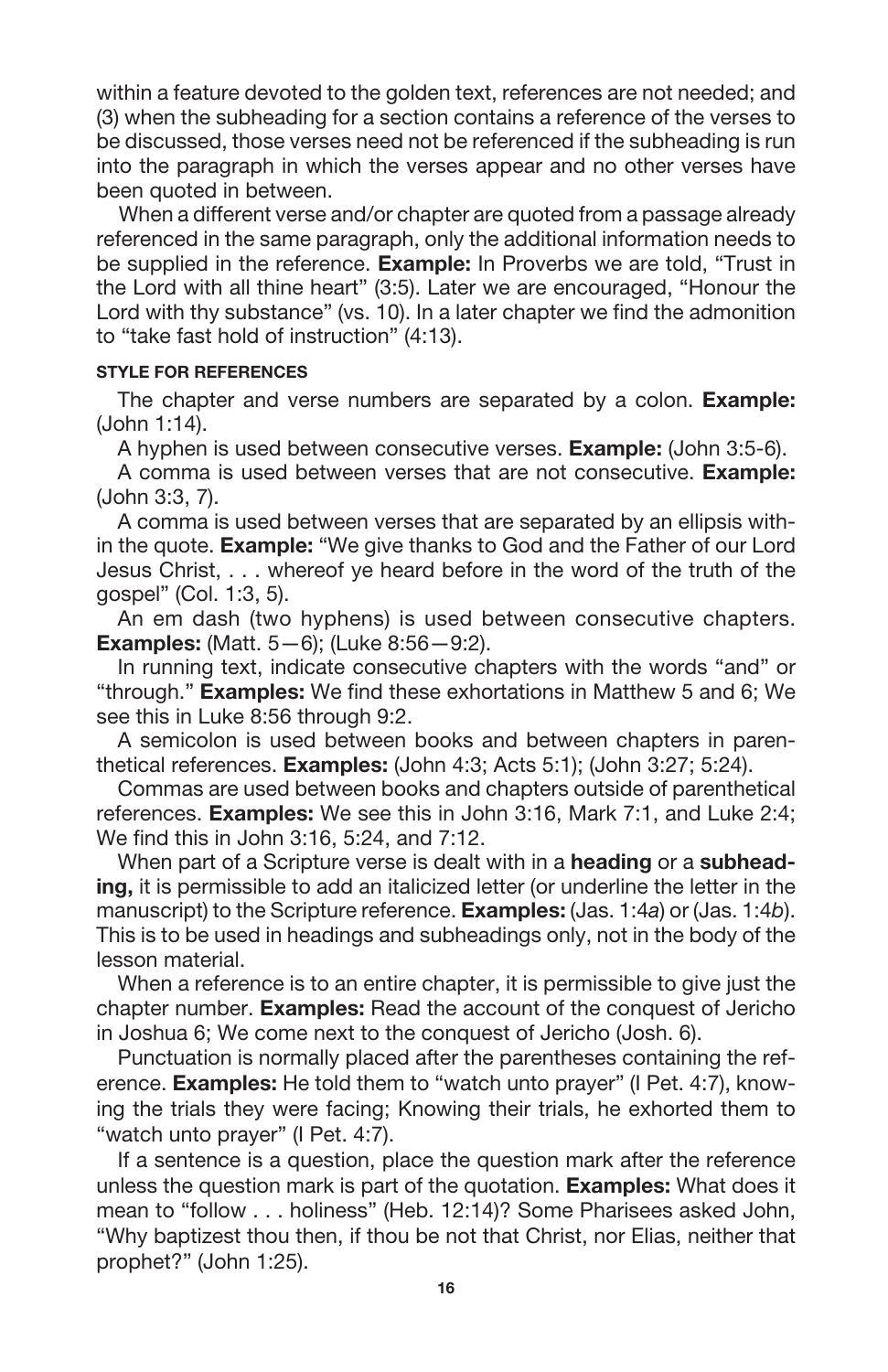When a Scripture quotation is interrupted briefly, the reference should go after the full quotation. **Examples:** "In the world ye shall have tribulation," Jesus told them, "but be of good cheer; I have overcome the world" (John 16:33); The qualities we are exhorted to add to our faith include "virtue," "knowledge," "temperance," "patience," and "charity" (II Pet. 1:5-7).

When a word or phrase is quoted within a sentence, the reference is to go at the end of the quoted portion of the verse. **Example:** Believers are to "mortify" (Col. 3:5) their fleshly impulses.

#### **ABBREVIATIONS**

Bible references that are within parentheses are abbreviated in all teacher publications from beginner through adult and in student publications and the take-home papers from intermediate through adult. **Examples:** "verse" is referenced (vs. 6); "verses" are referenced (vss. 6-7); "chapter" is referenced (chap. 6); "chapters" are referenced (chaps. 6—7).

Bible references within parentheses in all student publications from junior age and below, including YOUTH HOME ACTIVITY, are not abbreviated. **Examples:** (Leviticus 19:11); In the book of Leviticus, the law regarding leprosy is clearly stated (chapter 14); During the cleansing ceremony, oil is to be put on "the tip of the right ear" (verse 17).

When one psalm is referenced, use the singular; when two or more psalms are referenced, use the plural. **Examples:** In Psalm 22:1 we read ... ; In Psalms 22, 23, and 25, we are exhorted to . . . ; We read about the glory of God in Psalm 46; We read about the glory of God in Psalms 46 and 111.

#### **USE OF "cf."**

This is somewhat subjective. The abbreviation "cf." (always lowercase) means compare. It is used in all our publications from intermediate through adult. The word "see" is used in our class publications for junior age and below.

A reference that directly supports what has been stated does not need "cf." or "see." Such a statement may or may not have quotes. When a verse is cited in an indirect way, it is correct to say "cf." This would apply, for example, in the matter of a cross-reference or a parallel reference. If the reference includes more than the statement that is given, use "cf." or "see." **Examples:** Saul consented to Stephen's death (Acts 8:1); Devout Christians "made great lamentation" (Acts 8:2); Stephen's preaching encountered opposition (cf. Acts 6:9). In publications for junior age and below, "see" is to be used: Stephen's preaching caused people to turn against him (see Acts 6:9).

#### **TWO OR MORE REFERENCES**

In a double reference (from two or more books), full reference should be given to each. **Examples:** (Lev. 19:11; Rom. 6:23)—not (vs. 11; Rom. 6:23); Stealing, cheating, and lying are sins, and as such they merit death (cf. Lev. 19:11; Rom. 6:23); One is not without hope, however, for "where sin abounded, grace did much more abound" (Rom. 5:20).

The book name does not need to be repeated when used consecutively within a parenthesis: **Example:** (Exod. 3:14; cf. vs. 12; Num. 14:18).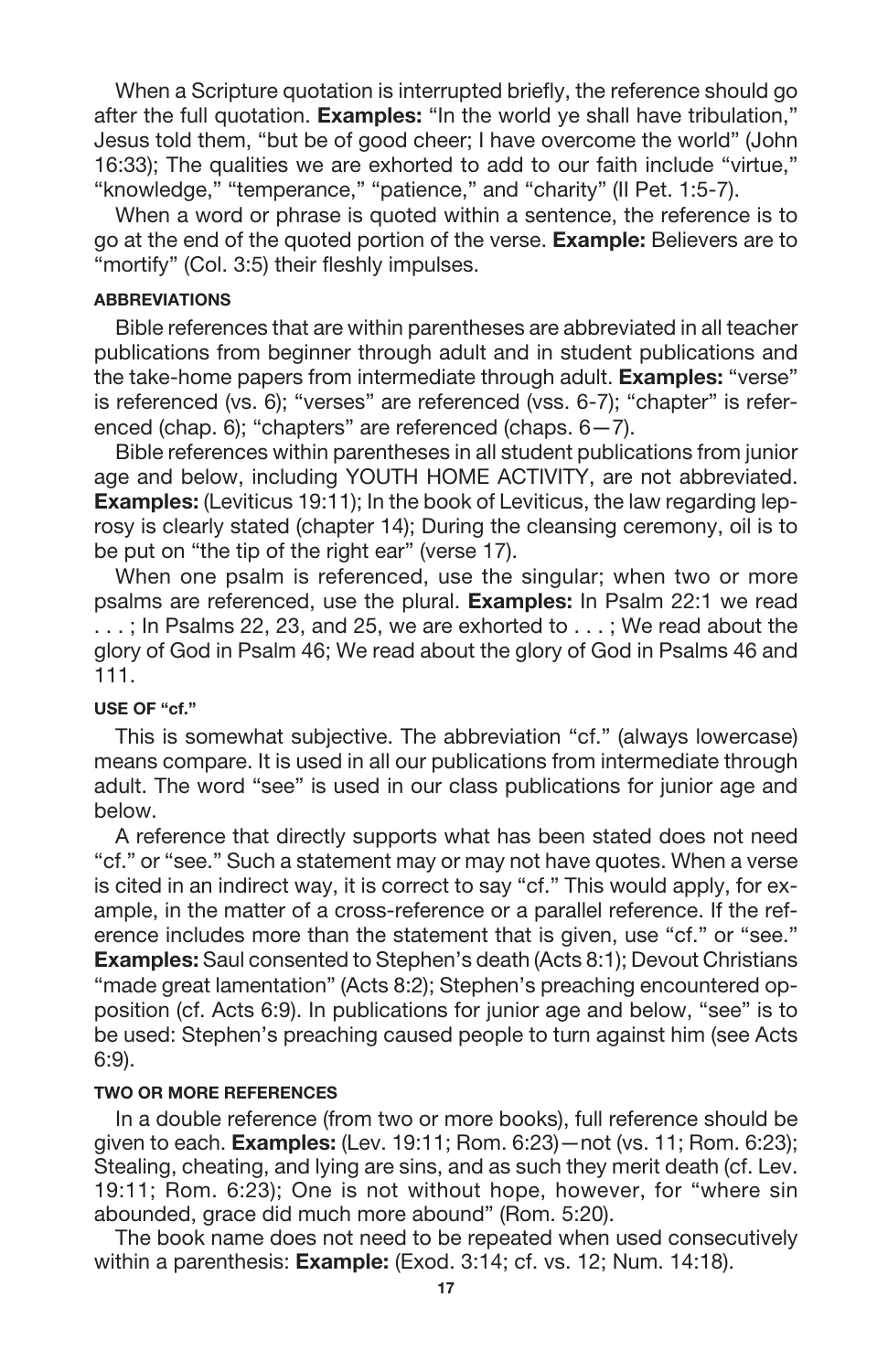In citing references from several books of the Bible, they are to be listed in the order they appear in the English Bible. Occasionally, they may be listed in a different order when it is necessary to place the directly applicable reference first or when it is necessary to emphasize a particular sequence.

#### **BRACKETS AND PARENTHESES**

Brackets are used in a biblical quotation to indicate that an original word has been changed or that an extra word has been inserted for grammatical reasons such as consistency of person, tense, and so forth. Such changes should not be made frequently. A quotation should be handled in such a way that the insertion or substitution will not be necessary.

Sometimes the sentence structure is such that a change is necessary. **Example:** The insertion of "he" enables the following to stand as a sentence: "Because he continueth ever, [he] hath an unchangeable priesthood" (Heb. 7:24).

Brackets are also used within parentheses. **Examples:** (We should remember that we must "walk by faith, not by sight" [II Cor. 5:7].); ("uncleanness" [Eph. 4:19]).

Brackets are also used in a biblical quotation when a word or words are added for explanation, emphasis, and so forth. **Examples:** "Let them make me a sanctuary; that I [Jehovah] may dwell among them" (Exod. 25:8); "Ye have an unction [anointing] from the Holy One" (I John 2:20).

#### **ELLIPSES**

Whenever a word or words within a quoted portion of Scripture are omitted, ellipses ( . . . ) must be used. They are not to be used at the beginning or the end of a quotation, however. A space is always typed between each dot. In the King James Version, the punctuation that follows the word immediately preceding the ellipsis, as well as the capitalization immediately following the ellipsis, is usually included in the quotation. **Examples:** "For the hope which is laid up for you in heaven, . . . the hope of glory" (Col. 1:5, 27); "Why dost thou judge thy brother?. . . for we shall all stand before the judgment seat of Christ" (Rom. 14:10); "I am the Lord thy God, . . . Thou shalt have no other gods before me" (Exod. 20:2-3). But, "The star . . . went before them" (Matt. 2:9).

#### **PARAPHRASING**

The writer of a teacher and/or class publication of junior age and below has the option of using either a direct Bible quotation or a personal paraphrase of Scripture. No paraphrasing is permitted in any publication for intermediates and above.

A paraphrase is put in quotation marks just as a direct quotation is, but the reference is omitted if the verse on which the paraphrase is based is obvious to the reader because it is part of the lesson or material being studied. If the verse being paraphrased is not part of the lesson or is not obvious to the reader, the writer must include the Bible reference, adding "cf." in teacher publications and "see" in student publications.

Writers are cautioned that such paraphrases should be only occasional and brief. Please do not paraphrase the entire lesson explanation. Writers should study the lesson text in such a thorough manner that an explanation of the text will make up the bulk of their manuscript so that they will not have to rely on paraphrasing the lesson text to fulfill the line requirements.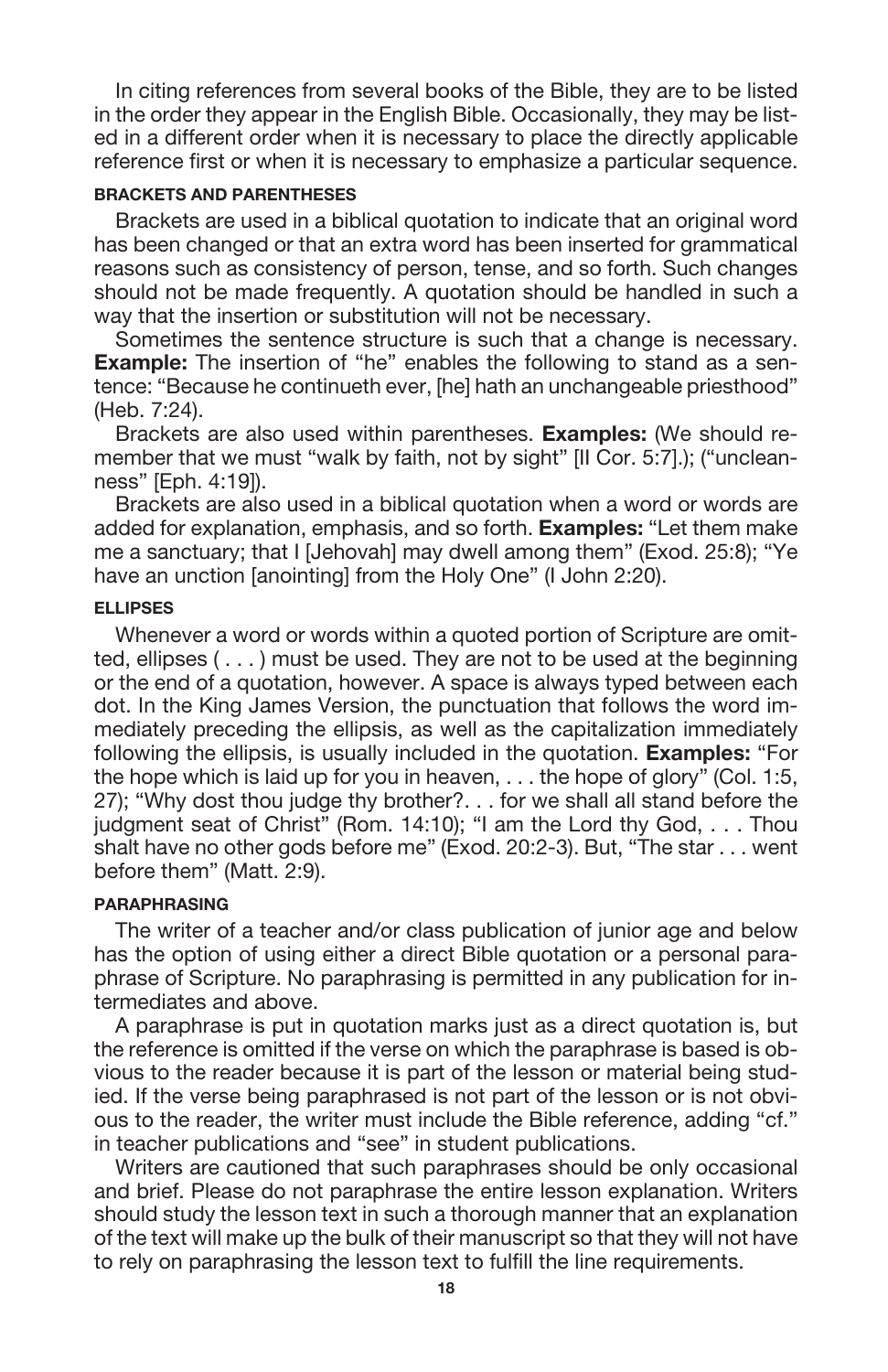#### **SPELLING**

Our policy is to spell personal names and some geographical names as they appear in direct Scripture quotations, regardless of the dictionary spelling. **Examples:** Abednego; Ahasuerus (Xerxes); Bath-sheba; Elisabeth; Thaddaeus; Zacchaeus; and Zacharias (father of John the Baptist).

For other words we use the biblical spelling when they are used in direct Scripture quotations and the dictionary spelling when they are not used in a direct quotation. **Examples:** "publick" (Matt. 1:19) and "public"; "sycomore" (Luke 19:4) and "sycamore"; "honour" (I Cor. 12:23) and "honor"; and "neighbour" (Rom. 13:9) and "neighbor."

When a name has more than one spelling in the King James Version of the Bible, the more commonly accepted spelling is used except in direct quotations. **Examples:** Jesus said, "A greater than Jonas is here" (Luke 11:32); Jesus said that One greater than Jonah was present; Jesus said, "As it was in the days of Noe [Noah]" (Luke 17:26); Jesus spoke of the days of Noah.

The more familiar spelling should be inserted in parentheses in a direct quotation if readers may doubt who is being referred to.

#### **CAPITALIZATION**

Capitalize all words in quotations as they are found in the King James Version of the Bible. Do not capitalize other words, except when such a word begins a quoted sentence. **Example:** Thank the Lord, who "overthrew Pharaoh and his host in the Red sea: for his mercy endureth for ever" (Ps. 136:15).

The King James Version is quoted in Union Gospel Press publications exactly as printed in wording, spelling, and punctuation.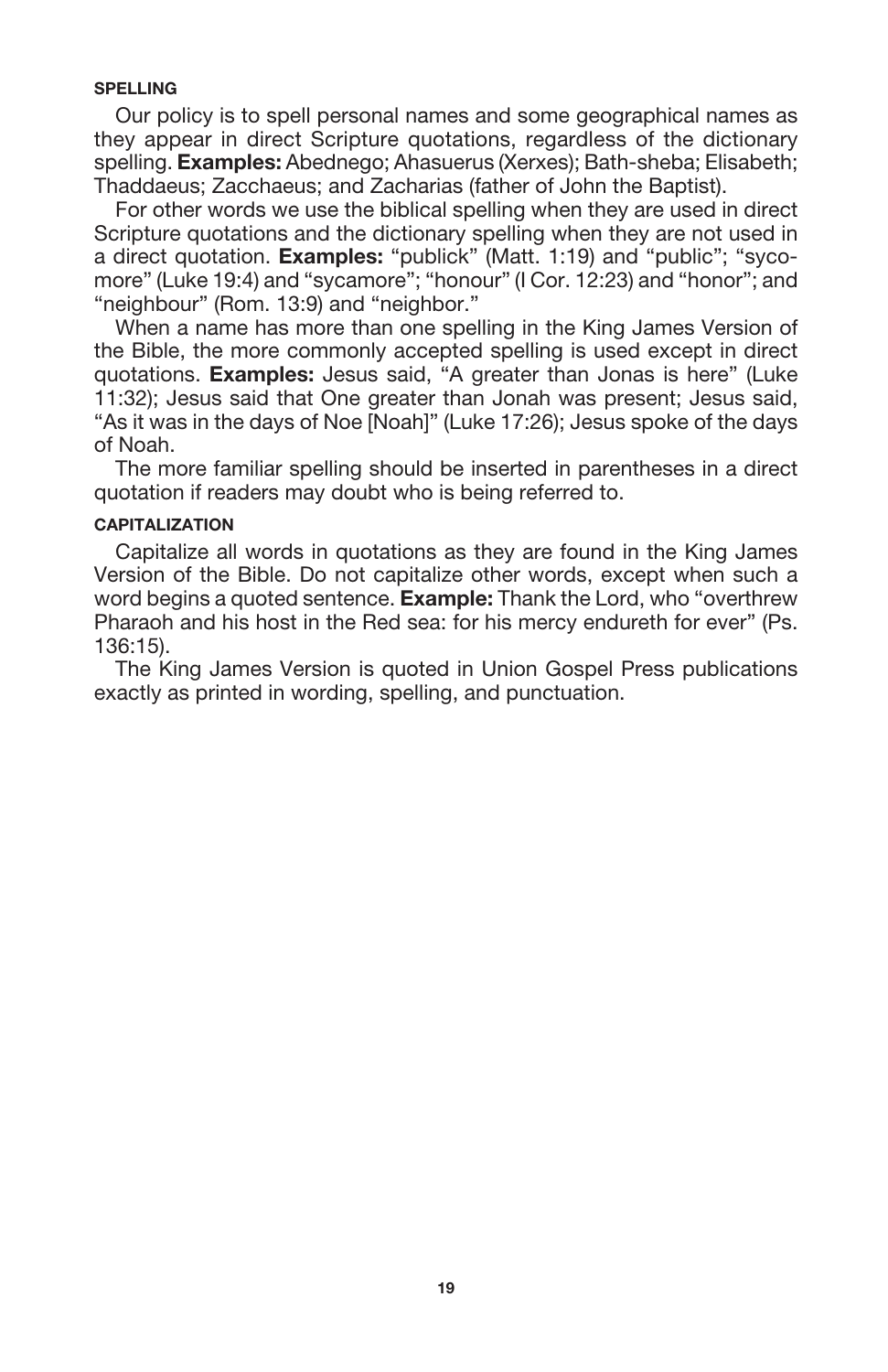# **PRINCIPLES FOR CAPITALIZING TERMS FOR DEITY**

Our general practice is to capitalize terms relating to Deity. Below is a representative list of categories of many of these titles. Please familiarize yourself with the various categories so that you can get a sense of our approach to this particular area of capitalization. Take special note of the section called "Terms for Deity Often Capitalized Depending on Context." These terms, among others, may sometimes be capitalized as titles for Deity, while at other times they are lowercased when used in a general way. For instance, the same term may emphasize Christ's humanity one time and His deity the next. **Example:** "God was born as a human child; all heaven rejoiced at the Child's birth." The context determines when the term is capitalized. Compare also "Jesus is our Friend" to "Jesus is our best friend." Capping "friend" in the second instance would wrongly indicate that there is a group of deified "Friends" of which Jesus is the best.

Another case where discernment is needed is when terms are applied to Christ from unbelievers' perspective or the principal characters are unaware of Christ's deity. **Examples:** "Jesus was treated like a common criminal"; "The Jewish leaders identified Jesus as the man who had troubled the people." Capitalizing "criminal" and "man" in these circumstances could greatly confuse readers.

| <b>Popularly Recognized Titles for Deity</b>                                                                                                                                                                               |                                                                                                                                                                                                                     |  |
|----------------------------------------------------------------------------------------------------------------------------------------------------------------------------------------------------------------------------|---------------------------------------------------------------------------------------------------------------------------------------------------------------------------------------------------------------------|--|
| Almighty God<br>Bread of Life<br>Christ Child<br>God Almighty<br>Good Shepherd<br><b>Great High Priest</b><br><b>Great Physician</b><br><b>Heavenly Father</b><br>Lamb, Lamb of God<br>Light of the World<br>Living God    | Living Water<br>Lord of Hosts<br>Man of Sorrows<br>Master Teacher<br>Prince of Peace<br>Rock of Ages<br>Son of David, Root of David<br>Son of God, Son of Man<br>Water of Life<br>Word of Life<br>Word, Word of God |  |
| <b>Both Principal Words Capitalized</b>                                                                                                                                                                                    |                                                                                                                                                                                                                     |  |
| God-Man<br>King-Priest<br>Kinsman-Redeemer                                                                                                                                                                                 |                                                                                                                                                                                                                     |  |
| <b>Modifying Adjective with Capitalized Term for Deity</b>                                                                                                                                                                 |                                                                                                                                                                                                                     |  |
| Chief Shepherd, Great Shepherd<br><b>First Cause</b><br>First Person (of the Trinity, etc.), Holy Trinity<br>Most High God, the Most High<br>Only Begotten<br>Second/Last Adam, Second Man<br>Supreme Being, Supreme Ruler |                                                                                                                                                                                                                     |  |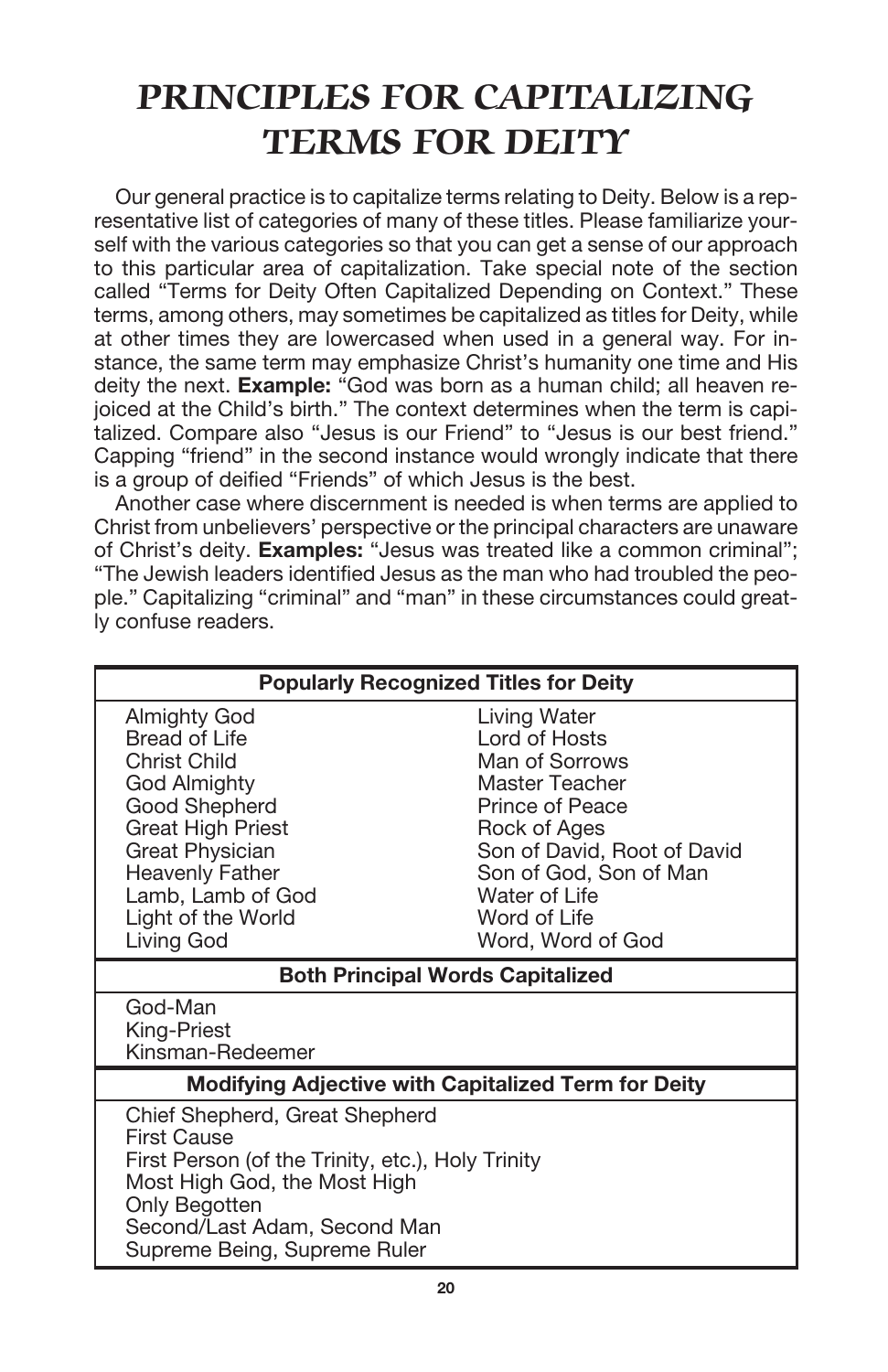| Modifying Adjective with "One" Capitalized for Deity                                                                                                                                                                                                                                      |                                                                                                                                                                                      |  |  |
|-------------------------------------------------------------------------------------------------------------------------------------------------------------------------------------------------------------------------------------------------------------------------------------------|--------------------------------------------------------------------------------------------------------------------------------------------------------------------------------------|--|--|
| <b>Almighty One</b><br><b>Anointed One</b><br>Eternal One<br>Holy One<br><b>Promised One</b><br><b>Righteous One</b><br>Sinless One                                                                                                                                                       |                                                                                                                                                                                      |  |  |
| Words Capitalized When Used as a Designation for Deity                                                                                                                                                                                                                                    |                                                                                                                                                                                      |  |  |
| <b>Abstract Concepts</b><br>Atonement<br>Door<br>Head<br>Name<br>Resurrection<br>Rock<br>Sacrifice<br>Seed<br>Tabernacle<br>Tree of Life<br>Vine, the True Vine<br>(Many mundane abstract terms,<br>however, should not be<br>capitalized, such as "example,"<br>"pattern," or "source.") | Personhood<br>Agent<br>Author of Faith/Life<br>Bridegroom<br>Emmanuel/Immanuel<br><b>Eternal God</b><br>Prince of Life<br>Saviour<br>Shepherd<br>Son of Life<br>Son of Righteousness |  |  |
| <b>Terms for Deity Often Capitalized Depending on Context</b>                                                                                                                                                                                                                             |                                                                                                                                                                                      |  |  |
| Angel of the Lord/angel of the Lord<br>Being/being<br>Child/child<br>Cornerstone/cornerstone<br>Deity/deity<br>Heaven/heaven<br>King/king                                                                                                                                                 | Man/man<br>One/one<br>Person/person<br>Presence/presence<br>Prophet/prophet<br>Providence/providence<br>Someone/someone                                                              |  |  |
| <b>Special Cases</b>                                                                                                                                                                                                                                                                      |                                                                                                                                                                                      |  |  |
| Godhead<br>King of kings<br>Lord of lords<br>Member/Person of the Trinity<br>Person of Christ<br>Trinity, Triune God, three Persons of the Trinity                                                                                                                                        |                                                                                                                                                                                      |  |  |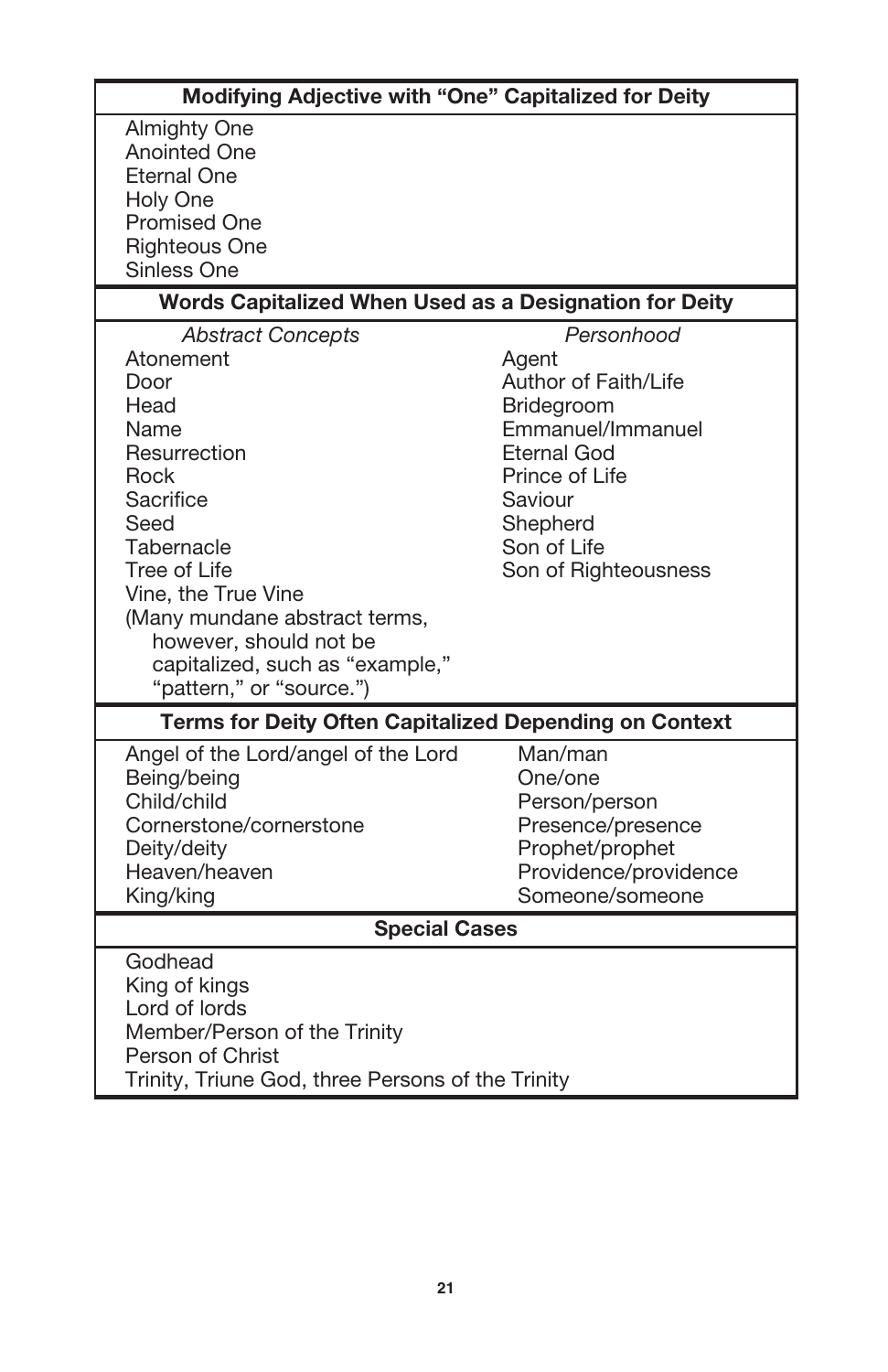# **EXAMPLES OF CAPITALIZATION AND SPELLING PREFERENCES**

When it comes to capitalizing and spelling biblical and Christian terms, our style sometimes differs from the dictionary or *The Chicago Manual of Style.* The following examples are intended to give guidance in these areas. Although lengthy, this is in no way an exhaustive list but is intended to provide a consistent pattern to follow (cf. pages 20-21).

## **NAMES, TITLES, AND TERMS FOR DEITY**

Agent Ancient of Days Angel of the Lord (when it is referring to the preincarnate Christ or is interpreted to be the Lord Himself; otherwise, "angel" is lowercased) Anointed One Atonement ("Jesus is our Atonement"; *but* "Jesus has provided our atonement") Author of Faith, Author of Life Baby (when emphasizing Jesus' deity) Being, the Supreme Being; *but* God's being (descriptive) Bread of Life Bridegroom Child (when emphasizing Jesus' deity): the Christ Child, "the wise men found the Child in Bethlehem" child (when emphasizing Jesus' humanity): "Mary laid her child to rest," "Jesus was a child who grew in wisdom" Cornerstone ("The church is built on the one Cornerstone"—a title) cornerstone ("Jesus is the cornerstone of the church"—an attribute describing His role or function) Deity (name for God); *but* deity of Christ **Deliverer** Door ("Christ is the Door") Emmanuel (variant spelling used when discussing Matthew 1) firstfruits ("Jesus is the firstfruits of the resurrection") God incarnate Godhead God-Man Good Shepherd, Great Shepherd, Chief Shepherd Great High Priest, Great Physician Guide Head Healer Heaven (synonym for God—"Heaven ordained it")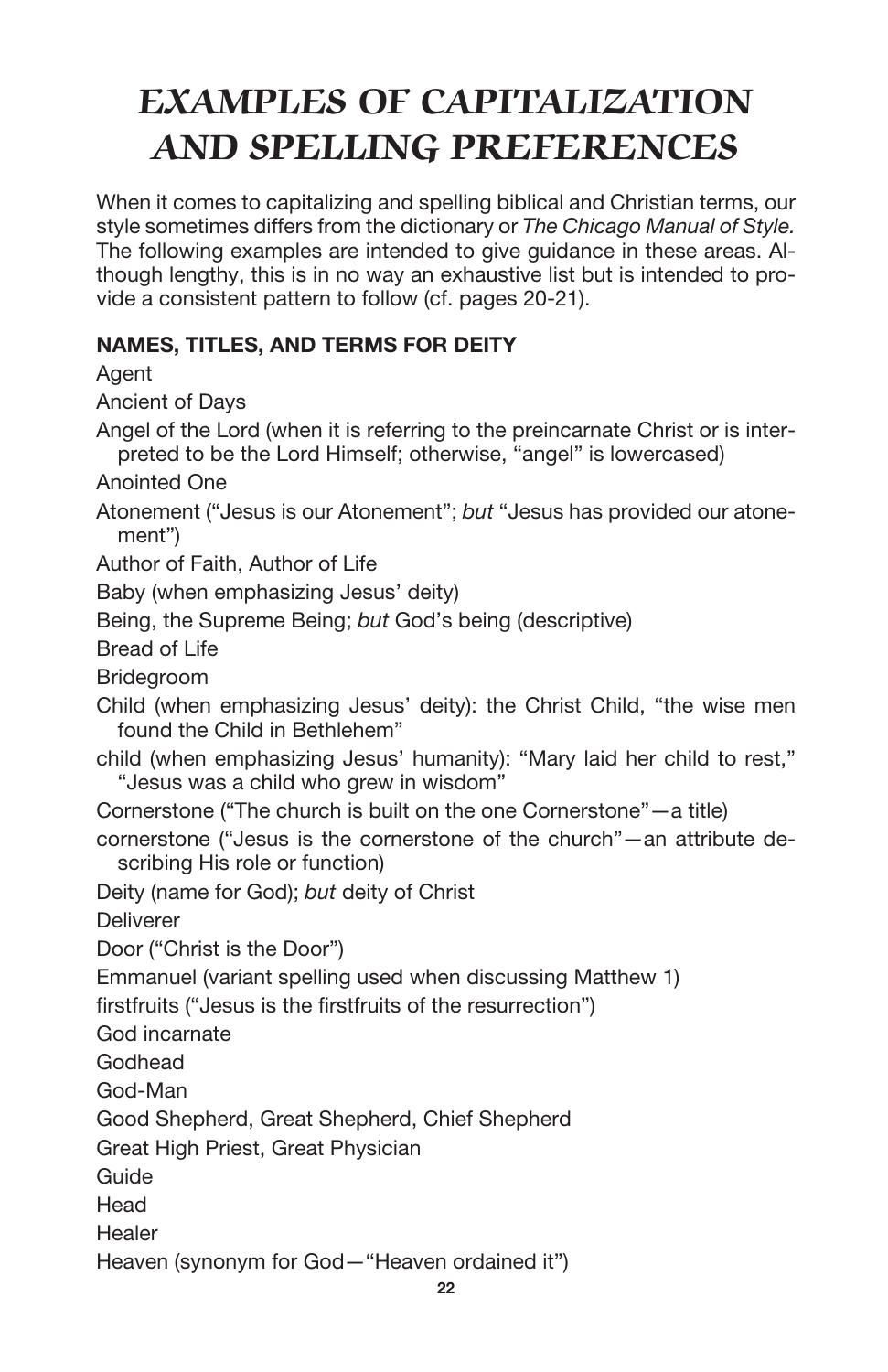Holy One, the Holy One of Israel Holy Trinity human being ("Jesus was a human being in all respects") Immanuel (use Emmanuel when discussing Matthew 1) King (*but* "Jesus was not that kind of king") King of kings Kinsman-Redeemer Lamb, Lamb of God Last Adam, Second Adam, Second Man Living Water, Living God Logos Lord, Lord of Hosts Lord of lords Man, Man of Sorrows ("We worship the Man Christ Jesus") man ("Jesus was a man like us," "The woman identified Jesus as the man who had healed her"—emphasizing humanity) Member of the Trinity Messiah, the messiahship of Christ, messianic Most High God, God Most High, the Most High Name (when it stands for God; *but* the name of God) One ("Christ is the Sinless One," "All will bow before the One who saves") one (simple predicate—"God is the only one who knows all," "Jesus is the one who heals us") Only Begotten Person, the Person of Christ (*but* "Jesus was the right person for the lepers to seek") Presence (the divine Presence; *but* the presence of God) Prince of Life, Prince of Peace Promised One Prophet ("Christ was the Prophet foretold by Moses"; *but* "Jesus was not honored as a prophet in His hometown") Providence; *but* God's providence Redeemer Resurrection ("Jesus is the Resurrection and the Life"; *but* "the resurrection of Jesus") Revealer ("Christ is the Revealer of truth"; *but* "Jesus was the revealer of many of their hypocrisies"—focusing more on what He did rather than serving as a divine title) Righteous One, Sinless One Rock, Rock of Ages Root of David Sacrifice (Christ, the Sacrifice for sin; *but* "Jesus' death was the sacrifice for sin")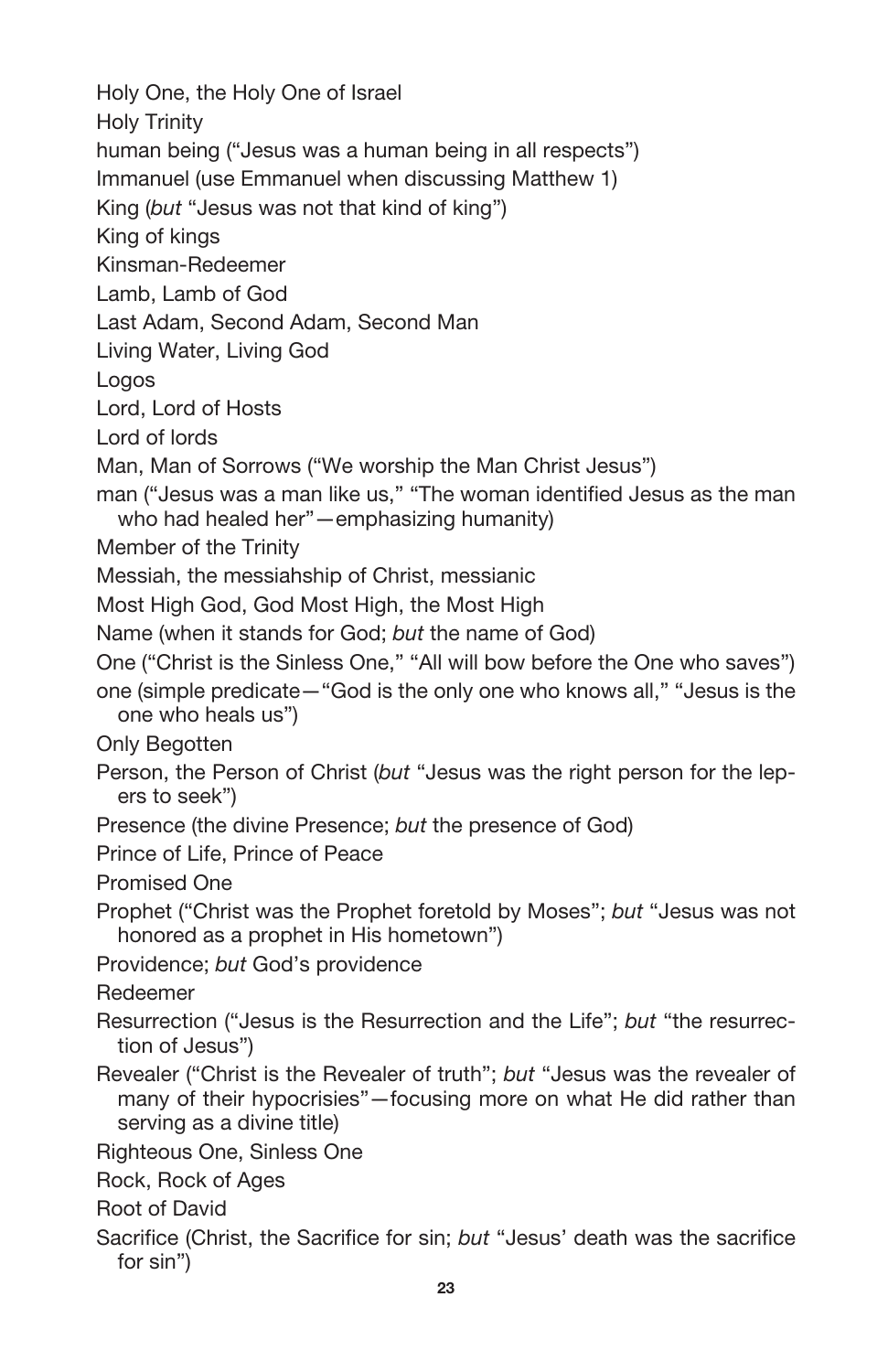Saviour

Seed (Christ, the Seed of the woman)

Shepherd, Good Shepherd, Great Shepherd

Someone (when intending to tip off ahead of time that God is meant)

someone (when intending to keep the divine identity hidden for a time)

Substitute (Jesus is our Substitute; a Substitute for sinners)

Suffering Servant

Tabernacle (Christ, our Tabernacle)

Tree of Life (Jesus)

Trinity, the Holy Trinity, Triune God, First Person, Second Person, three Persons of the Trinity; trinitarian

Vine, the True Vine

Water of Life, Living Water

Word, the Word of God, the Word of Life

# **GEOGRAPHICAL NAMES**

Following are some of the geographical names that we spell differently from Merriam-Webster's dictionary (or that do not appear there).

Achaia Aijalon Aram-Naharaim Areopagus (Mars' hill) Ashkelon Beer-Lahai-Roi Beersheba Beth-el Beth-shan Beth-shemesh city of peace (Jerusalem) Colosse Court of the Gentiles, Court of Women (in the Jerusalem temple) En-gedi Ezion-geber Galilee, Galilean Garden of Eden Garden of Gethsemane gates of Jerusalem and the temple: Dung Gate, Sheep Gate, Valley Gate, Water Gate, Gate Beautiful Gihon Spring hades heaven hell Holy Land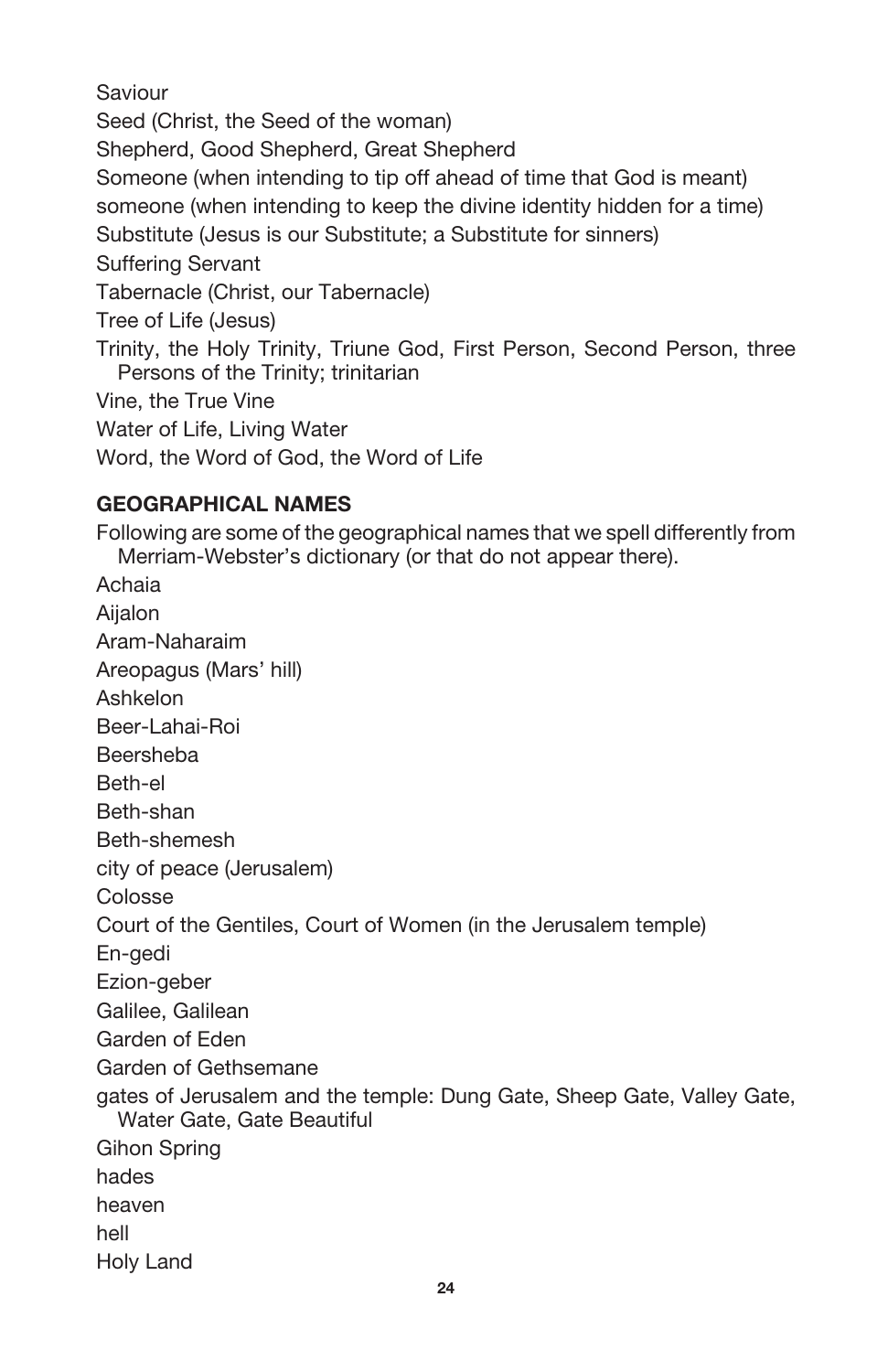Idumea, Idumean island (isle) of Patmos Iturea Jacob's well (biblical site), Jacob's Well (modern tourist site) Jaffa (modern city), Joppa (biblical city) Judea, Judean Kadesh, Kedesh Kirjath-arba Kirjath-jearim Mars' hill (Areopagus) Mount of Olives, Mount of Transfiguration, Mount Sinai, etc. Mizpah, Mizpeh (depending on the biblical text being studied) Nabatea **Nazarite** New Jerusalem (eschatological) Padan-Aram **Peloponnesus** Perea Pool of Siloam, Pool of Bethesda Promised Land, Land of Promise Rameses Ramoth-gilead road to Damascus, Damascus road **Samothracia Sheol** Susa or Shushan Tel-abib (Babylonian Exile city) Tel Aviv (modern Israeli city) Temple Mount **Thessalonica** Tower of Babel Tyropoeon Valley Wailing Wall Zarephath Zeboim

### **PERSONAL NAMES AND TITLES**

angel, the Angel Gabriel apostle, the Apostle Paul, Paul the apostle, the apostles, apostleship Bath-sheba bondservant, bondslave disciple, disciples, the disciple Peter (not a title, simply descriptive) early church fathers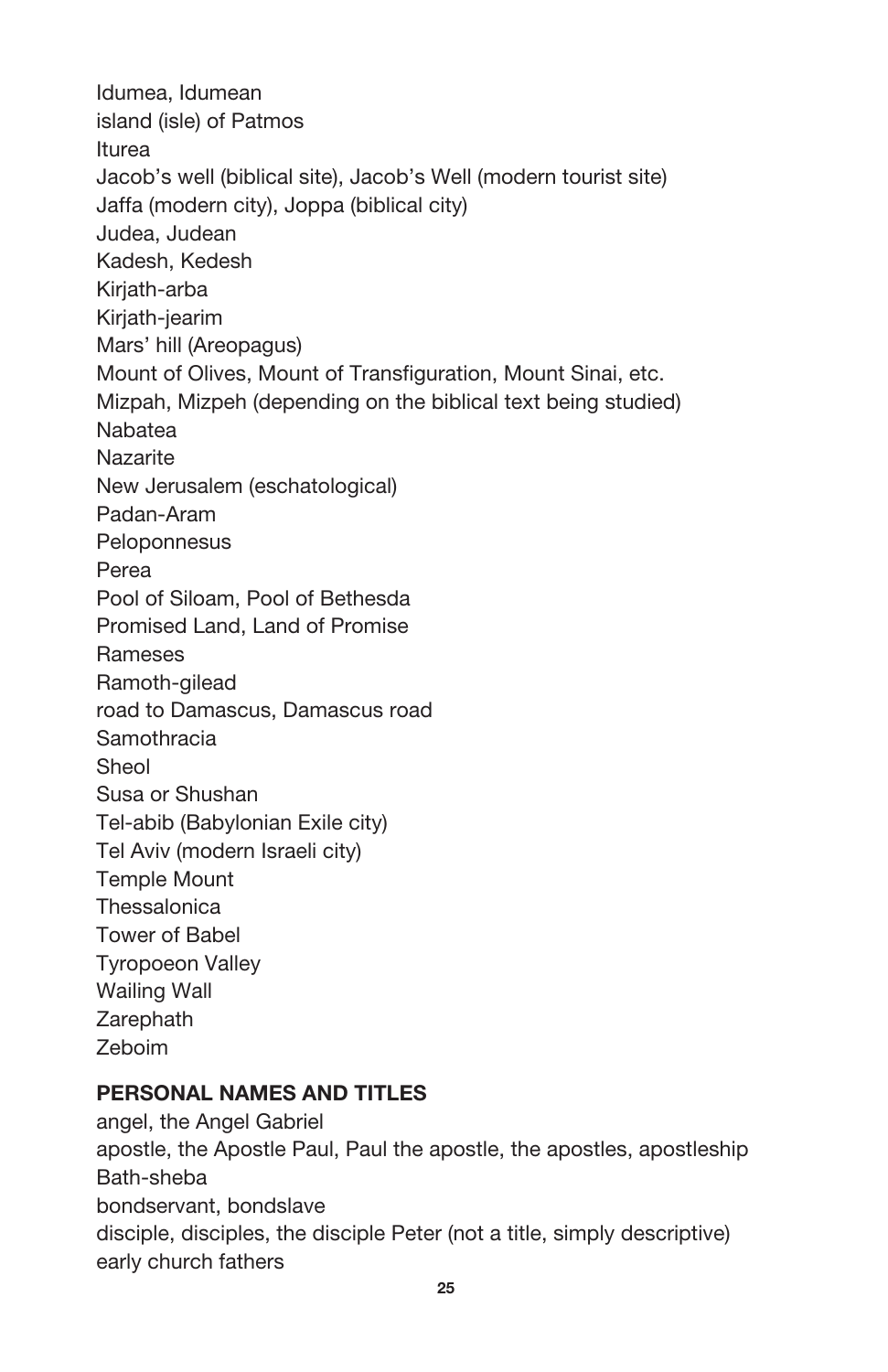the Eleven (*but* the eleven disciples) evangelist, the Evangelist John good Samaritan heathen (collective plural: the heathen are lost); heathens (individual plural: they are acting like heathens) King David, David the king legal father, earthly father, guardian (terms for Mary's husband, Joseph) Magi, the wise men Pastor Jones, the pastor, Pastor (title used in direct address) patriarchs people of Israel, the children of Israel Pharaoh, the pharaoh, Pharaoh Necho, Pharaoh Ramses, Pharaoh Amenhotep II pharisaic (meaning "hypocritical," "self-righteous") Pharisee, the Pharisees, Pharisaic (relating to the Pharisees) prodigal son prophet, the Prophet Isaiah, Isaiah the prophet psalmist, the Psalmist David Satan, satanic, the devil soul-winner synoptists (writers of the Synoptic Gospels) Tiglath-Pileser

the Twelve, the twelve apostles/disciples

### **BIBLE BOOKS AND RELATED TERMS**

**Beatitudes** 

Bible storybook

Book of books, the Book, the Good Book

book ("He picked up the book from the table," referring to an individual printed Bible), book of the Bible, a New Testament book, the book of Acts, the book of the Law, the book of life

epistle, the epistle to the Galatians, *but* the Epistles (Bible section)

Gospels, the Synoptic Gospels, the Gospel of Luke

gospel (message of salvation); gospel of grace, gospel tracts

guidebook (Bible)

Holy Scripture, Holy Word, Holy Writ

King James Version, Authorized Version

law (general use), God's law, Old Testament law, the law of righteousness, the law of love, law and grace

Law (Pentateuch, Torah), the Mosaic Law; the Law (section of the Bible), Law of Moses

Pastoral Epistles, Prison Epistles (sections of the Bible)

Prophets, the Major Prophets, the Minor Prophets (parts of the Bible) prophets (men)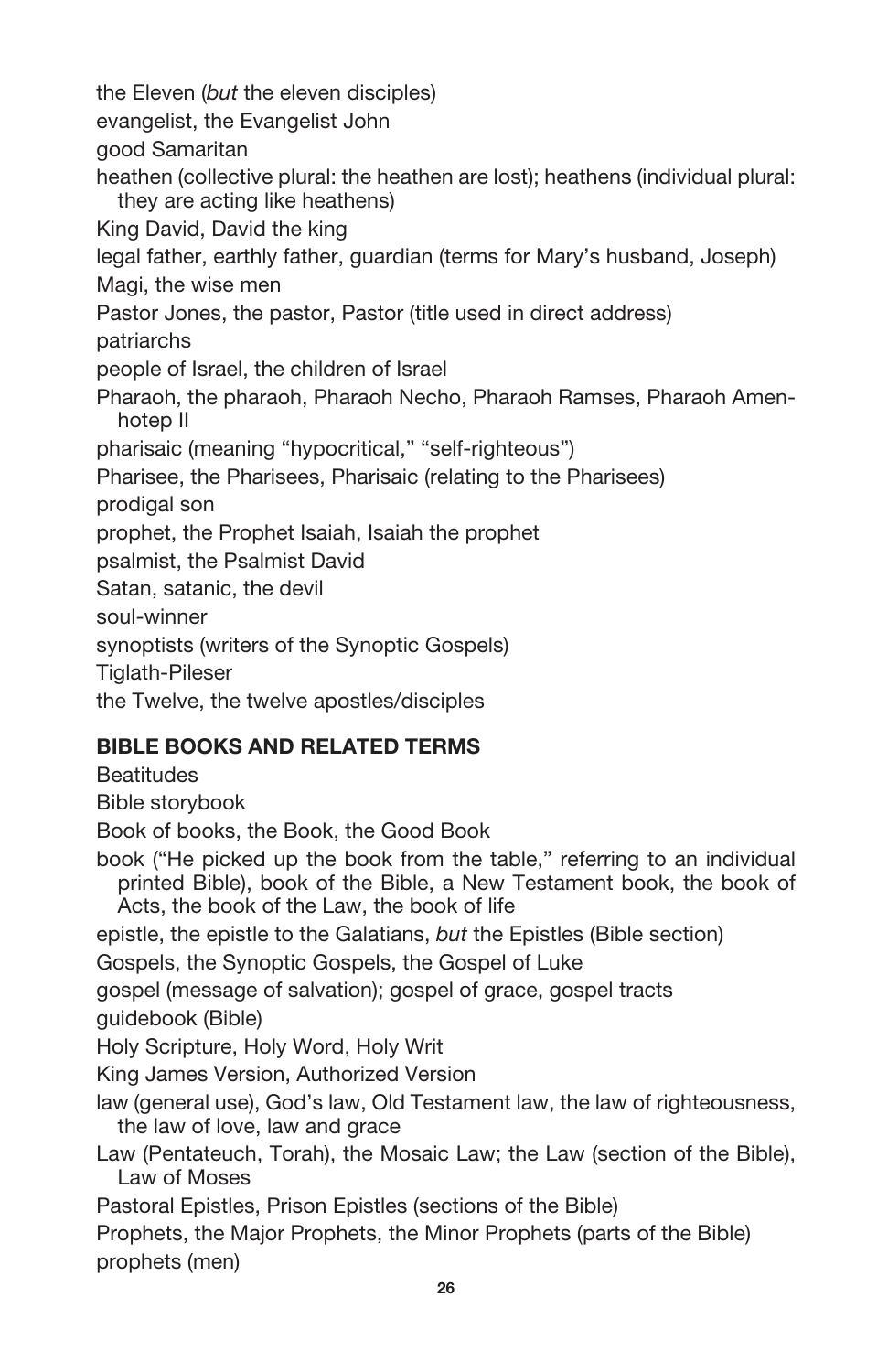Psalms (book of the Bible), Psalm 23, a psalm (any biblical song, from the book of Psalms or otherwise), a theme found in the Psalms (when the book is in view), the twenty-third Psalm Scripture, scriptural; the Holy Scriptures Sermon on the Mount

Ten Commandments, the Decalogue, the first commandment

Testaments, the two Testaments (divisions of the Bible)

text, textbook (the Bible)

Torah

Word, the Word of God, God's Word (Bible)

word (promise or message—"God gave His word to Jacob"), the words of **Christ** 

# **THEOLOGICAL CONCEPTS / HISTORICAL EVENTS**

Abrahamic covenant, Adamic covenant, Davidic covenant

Advent, the Advent season; *but* Jesus' advent, second advent

age of grace

antichrist (*but* anti-Christian)

ark of the covenant, ark of the testimony

Babylonian Captivity, the Captivity in Babylon, the Captivity, the great Cap-

tivity; *but* taken into captivity in Babylon

body of Christ (church)

born-again person, a person who is born again

bride of Christ, the bride (church)

Calvary, the cross of Calvary

Christian (noun and adjective)

Christlike, Christlikeness

Christmas, Christmas Day

church, going to church, attending a Methodist church, the First Methodist Church, Lutheran Church of America, the church in Philippi, the early church, the church age, God's house

communion, holy communion

Council of Seventy, the council

the Council of Nicea, the Jerusalem Council

Creation, the Creation (the total event, Genesis 1—2: "This goes back to the Creation," "God's activity in Creation"); *but* creation (in general, the created world)

creationism

Cross (capitalize only when used as a theological term symbolizing Christ's work of redemption: "Our sins were dealt with at the Cross"); *but* "the cross of Calvary," "the cross of Christ," "Jesus was nailed to the cross"

Day of Atonement, Day of Pentecost

Day of the Lord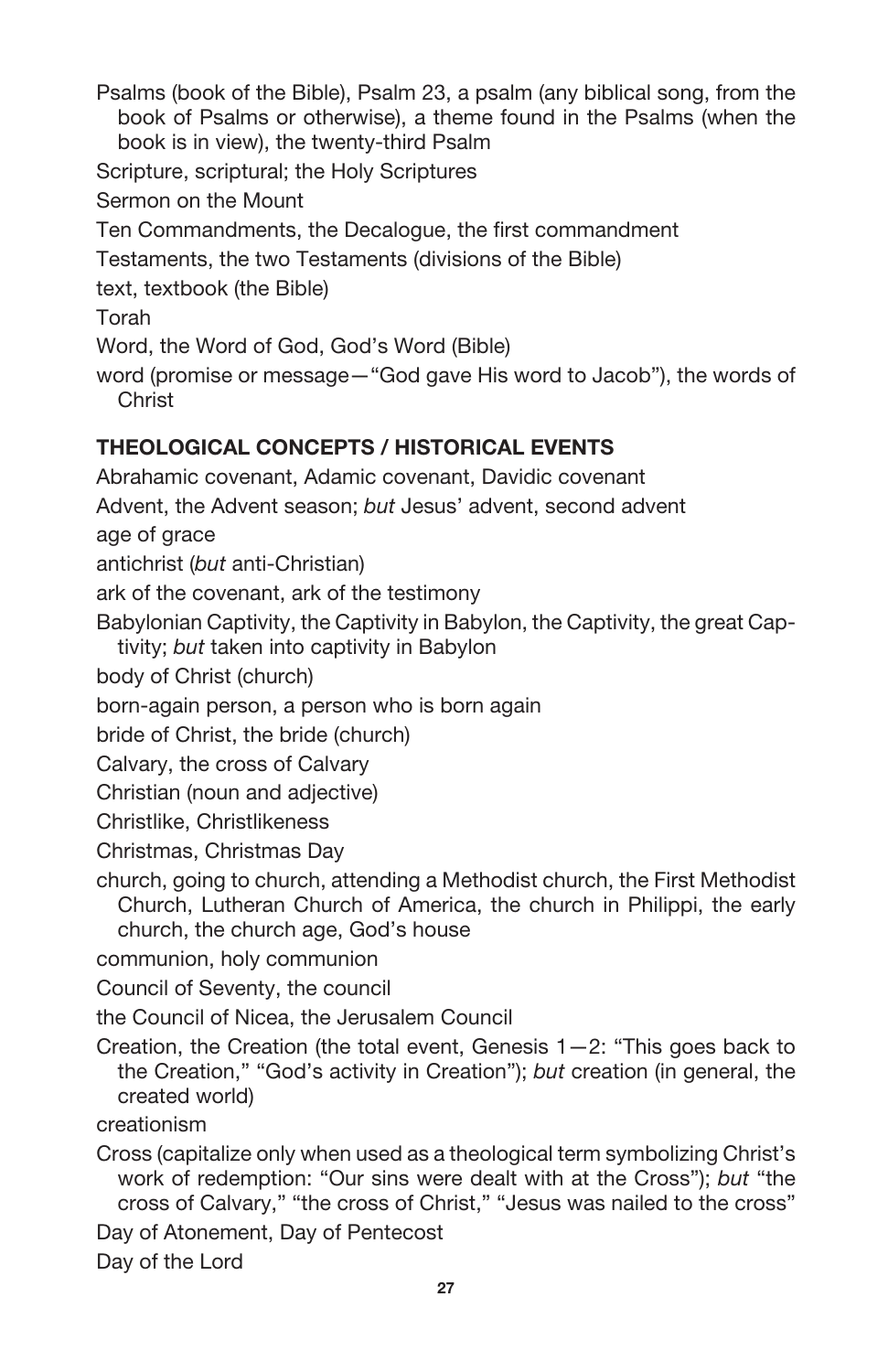Deluge (Genesis), the Flood, the Genesis Flood, the Noahic Flood, Great Flood

Diaspora, the Dispersion (after the Babylonian Captivity)

early church fathers

end times (noun); end-time (adjective)

Exile (the), the Babylonian Exile, the Exile in Babylon; *but* "they lived in exile in Babylon"

Exodus (the event), the Exodus from Egypt

Fall (in Eden), the Fall of man, "ever since Adam's Fall"

feasts; the Feast of Passover, the Passover Feast, the Feast of Pentecost, the Feast of Tabernacles, the Feast of Weeks

Gentile (noun or adjective)

Gnostic, Gnosticism

Golden Rule

golden text (part of Sunday school lessons)

Great Commission

Great Tribulation, the tribulation

Great White Throne judgment

Holy of Holies, most holy place

Holy Week

home, glory (heaven)

incarnation

Jubilee Year, Year of Jubilee

Judgment Day, Day of Judgment (specifically of the final judgment); a day of judgment (used more generally)

kingdom, kingdom of God, the messianic kingdom

Last Supper, the Lord's Supper, the Lord's Table

Leviathan (Job 41:1)

Levitical

Lord's Day, God's Day, His day (Sunday)

Lord's Prayer

**Magnificat** 

millennial, the millennium

new covenant, old covenant, the Davidic covenant, etc.

non-Christian (noun and adjective)

Olivet Discourse

Oral Law (Mishnah)

Orthodox, Conservative, Reform Jews/Judaism (branches of contemporary Judaism); *but* "Saul was an orthodox Jew"

paradise (heaven); Paradise (Eden)

passion, Jesus' passion; *but* Passion Week

**Pentecost** 

rapture, the rapture of the saints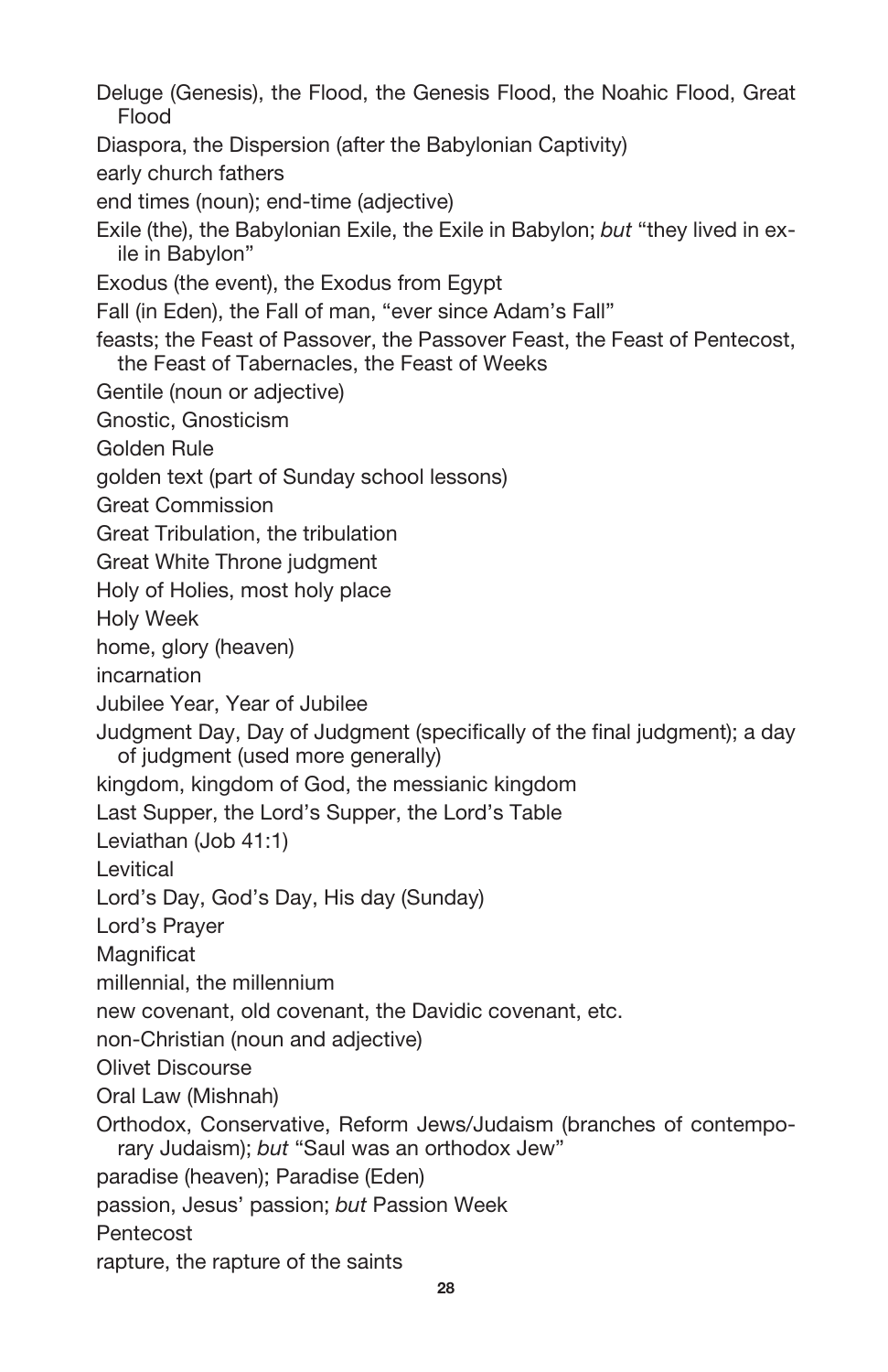revelation (Jesus' second coming in glory) Sabbath, the Sabbath, a festival Sabbath, a special Sabbath day; the Sabbath Day (concept—the day set aside to God) Sabbath Year, Sabbatical Year (Old Testament) second coming of Christ, His coming; *but* the Second Coming Servant Song Shekinah-glory, Shekinah-glory of God the transfiguration, Jesus' transfiguration Upper Room Discourse

### **MISCELLANY**

beginners, beginner department (ages 4 and 5) Bible school, Bible college church-planting Daily Vacation Bible School, Vacation Bible School, VBS demon, demonic, demoniac, demoniacal dry-erase board, whiteboard flannel board, flannelgraph juniors, junior department (ages 9-11) 9/11 (for 9/11/2001) Presidents' Day primaries, primary department (ages 6-8) social gospel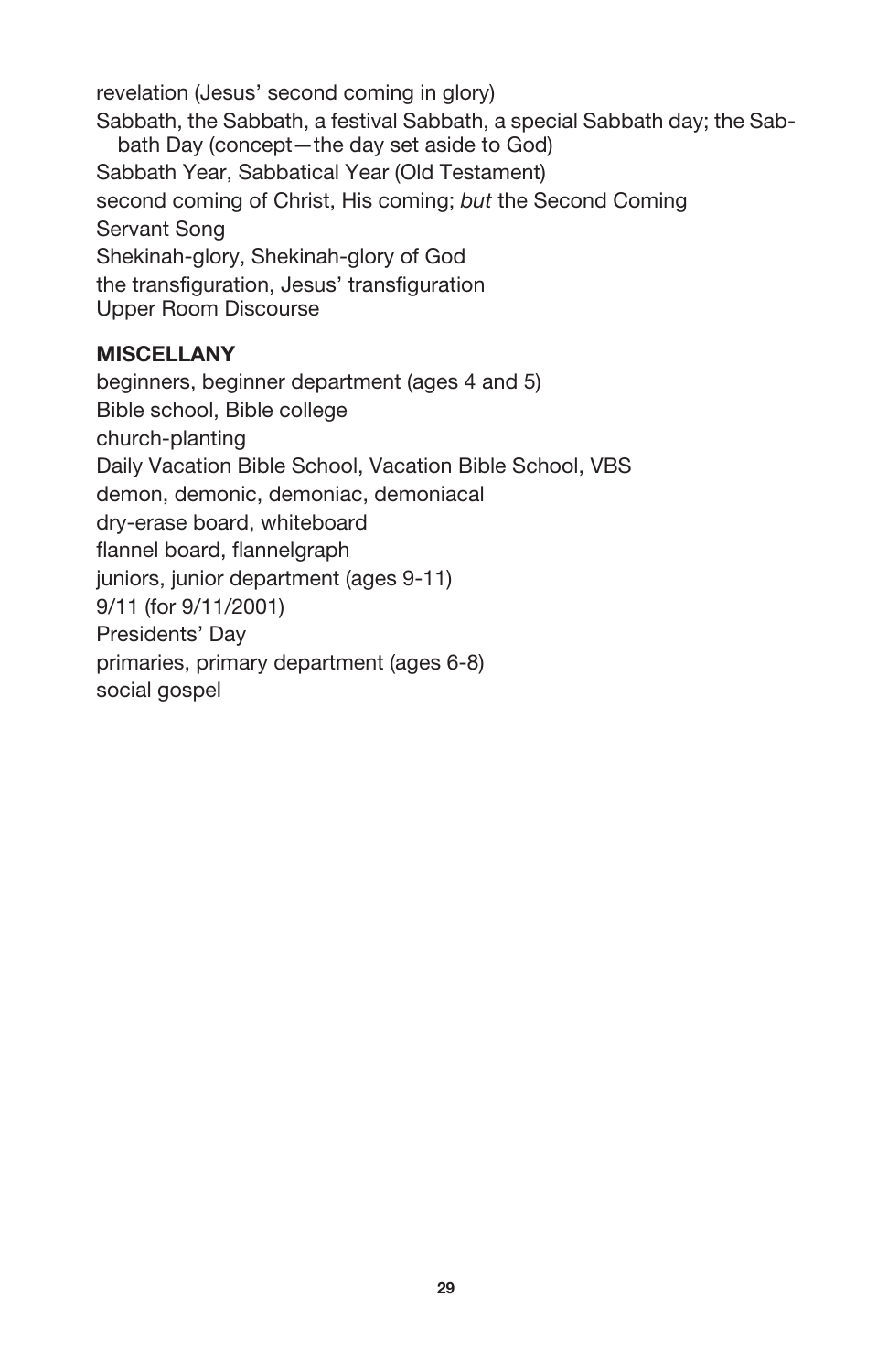# **CHECKLIST FOR WRITERS**

### **Exposition Writers:**

- 1. Does my lesson follow the lesson text that is underlined on the lesson schedule? Have I expounded all the verses in the printed text consecutively and completely? Have I failed to comment on any verses of the lesson text?
- 2. Does my outline include only the verses of the lesson text?
- 3. Does my outline contain a balance of interpretation and application? (The interpretation is the meaning of Scripture. The application is the relevance of the Scripture to the reader.)

### **All writers:**

- 1. Does my copy exalt the Lord, His character, His deeds, His standards, His Word? Is it fair and well organized?
- 2. Have I checked to see whether my completed material is the correct length according to what was assigned?
- 3. Do I realize the importance of doing assignments promptly and sending them to Union Gospel Press without delay?
- 4. Are my expositions true to the Bible in all respects? For example, have I avoided the trap of biblical fiction (weaving fiction into a biblical narrative)?
- 5. Have I carefully examined the job description that was sent to me? Is my material formatted according to the instructions that were sent to me?
- 6. Do I have the correct number of lines? Is my copy clean? Are all the words spelled correctly? Have I failed to correct any typing or inputting errors? Are historical facts carefully verified? Is the material punctuated to the best of my ability?
- 7. Have I double-checked all direct quotations from the Bible and all Scripture references?
- 8. Have I included the bibliography? Have I noted page numbers for citations from outside sources?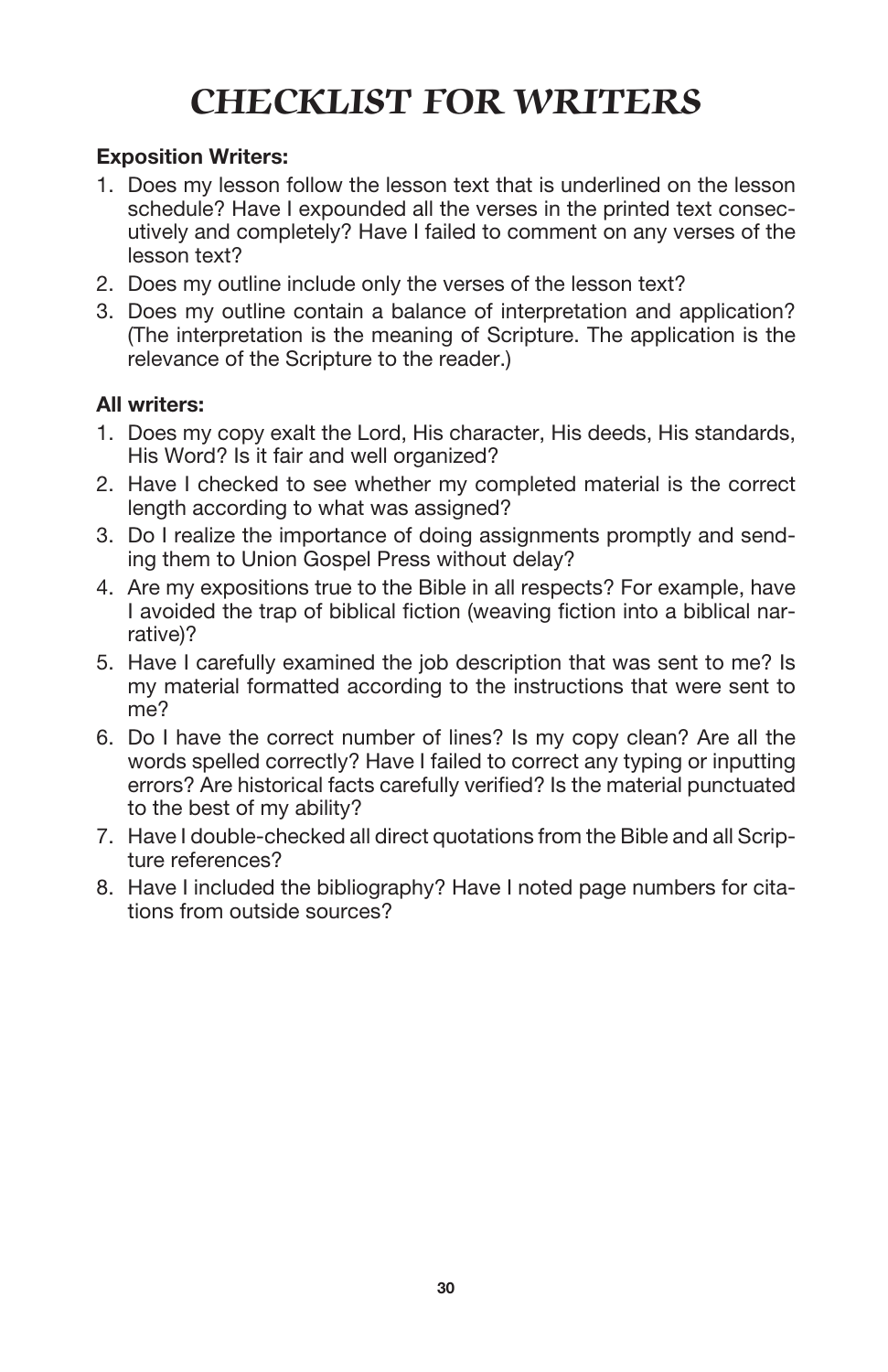# **PROOFREADERS' SYMBOLS**

| $\boldsymbol{\mathcal{S}}$ | Delete                    | $\underline{\mathbf{m}}$ /              | Insert em dash               |
|----------------------------|---------------------------|-----------------------------------------|------------------------------|
| $\frac{2}{9}$              | Delete and close up       | $\mathbf{m}$ /                          | Insert en dash               |
|                            | Reverse (type upside      | ^                                       | Insert semicolon             |
|                            | down)                     | $\odot$                                 | Insert colon                 |
|                            | Close up                  | $\odot$                                 | Insert period                |
| #                          | Insert space              | $\frac{2}{\pi}$                         | Insert interrogation point   |
| C/#                        | Close up and insert space | ℗                                       | Query to author-in margin    |
| q                          | Paragraph                 | $\overline{\phantom{1}}$                | Use ligature                 |
| ם                          | Indent 1 em               | ❤                                       | Spell out                    |
| $\epsilon$                 | Center on measure         | 瓦                                       | Transpose (mnay)             |
| с                          | Move to left              | wf                                      | Wrong font                   |
| コ                          | Move to right             | ң                                       | Set in <b>boldface</b> type  |
| ப                          | Lower                     | <b>ROM</b>                              | Set in coman type            |
| п                          | Raise                     | ital                                    | Set in <i>italic</i> type    |
| Λ                          | Insert marginal addition  | caps                                    | Set in CAPITALS              |
| V٨                         | Space evenly              | SC                                      | Set in <b>SMALL CAPITALS</b> |
| Х                          | Broken letter-used in     | <u>JEANETTE</u>                         | Caps and small caps          |
|                            | margin                    | lc                                      | Set in lowercase             |
| ↓                          | Push down space           | Ł                                       | Lowercase letter             |
| $=$                        | Straighten line           | stet                                    | Let it stand; restore words  |
| $\mathbf l$                | Align type                |                                         | crossed out                  |
| Λ,                         | Insert comma              |                                         | Beneath words to be kept     |
| $\mathbf{\hat{v}}$         | Insert apostrophe         | no ¶                                    | Run in same paragraph        |
| ッ                          | Insert quotation mark     | $\boldsymbol{\mathit{ld}}$ in $\rangle$ | Insert lead between lines    |
| =/                         | Insert hyphen             | hr #                                    | Hair space between letters   |
| $($ / $)$ /                | (/) Parentheses           | flush                                   | No indention; set at margin  |
|                            |                           |                                         |                              |

[/ ]/ [/] Brackets

Large initial flush and second line indention